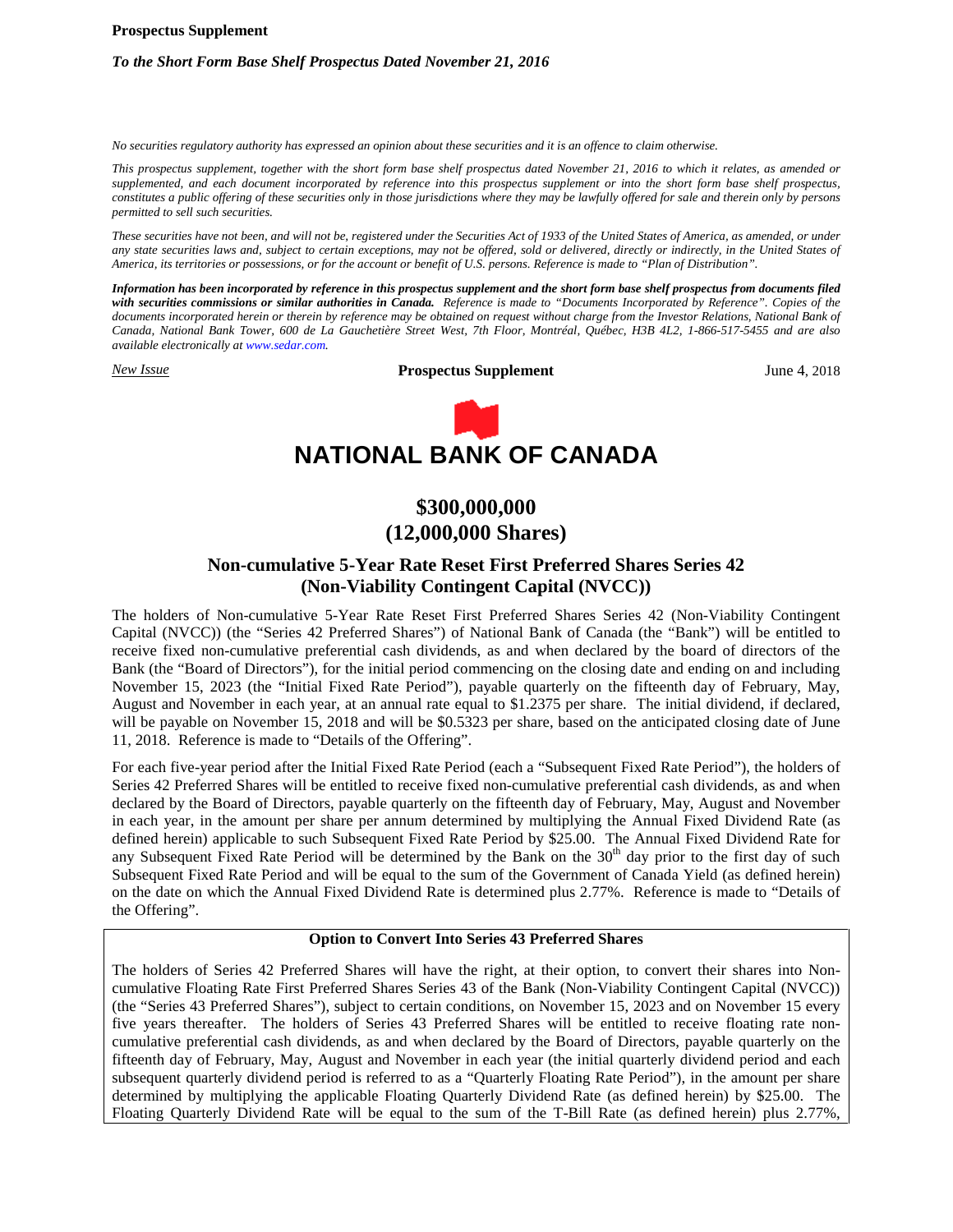calculated on the basis of the actual number of days elapsed in the applicable Quarterly Floating Rate Period divided by 365, determined on the 30<sup>th</sup> day prior to the first day of the applicable Quarterly Floating Rate Period. Reference is made to "Details of the Offering".

Subject to the provisions of the *Bank Act* (Canada) (the "Bank Act") and to the prior consent of the Superintendent of Financial Institutions Canada (the "Superintendent") and to the provisions described below under "Details of the Offering – Provisions Common to the Series 42 Preferred Shares and the Series 43 Preferred Shares - Restrictions on Dividends and Retirement of Shares", on November 15, 2023 and on November 15, every five years thereafter, the Bank may redeem all or any part of the then outstanding Series 42 Preferred Shares, at the Bank's option without the consent of the holder, by the payment of an amount in cash for each such share so redeemed of \$25.00 together with all declared and unpaid dividends to the date fixed for redemption. Reference is made to "Details of the Offering".

The Series 42 Preferred Shares and the Series 43 Preferred Shares do not have a fixed maturity date and are not redeemable at the option of the holders of Series 42 Preferred Shares or Series 43 Preferred Shares. Reference is made to "Risk Factors".

Effective January 1, 2013 in accordance with capital adequacy requirements adopted by the Office of the Superintendent of Financial Institutions Canada ("OSFI"), non-common capital instruments issued after January 1, 2013, including subordinated debt securities or first preferred shares, must include terms providing for the full and permanent conversion of such securities into common shares upon the occurrence of certain trigger events relating to financial viability (the "Non-Viable Capital Contingency Provisions") in order to qualify as regulatory capital. The terms of the Series 42 Preferred Shares and the Series 43 Preferred Shares provide that such shares will automatically and immediately be converted, on a full and permanent basis, into a specified number of common shares of the Bank (the "Common Shares") upon the occurrence of a Trigger Event (as defined herein). Reference is made to "Details of the Offering".

The Bank has applied to list the Series 42 Preferred Shares, the Series 43 Preferred Shares and the Common Shares into which such shares may be converted upon the occurrence of a Trigger Event on the Toronto Stock Exchange (the "TSX"). Listing is subject to the approval of the TSX in accordance with its applicable listing requirements.

# **Price: \$25.00 per share to yield initially 4.95% per annum**

National Bank Financial Inc., BMO Nesbitt Burns Inc., CIBC World Markets Inc., RBC Dominion Securities Inc., Scotia Capital Inc., TD Securities Inc., BFIN Securities LP, Canaccord Genuity Corp., Desjardins Securities Inc., GMP Securities L.P., Industrial Alliance Securities Inc., Laurentian Bank Securities Inc., Manulife Securities Incorporated and Raymond James Ltd. (collectively, the "Underwriters"), as principals, conditionally offer the Series 42 Preferred Shares, subject to prior sale, if, as and when issued by the Bank and accepted by the Underwriters in accordance with the conditions contained in the Underwriting Agreement referred to under "Plan of Distribution" and subject to the approval of certain legal matters on behalf of the Bank by McCarthy Tétrault LLP and on behalf of the Underwriters by Torys LLP.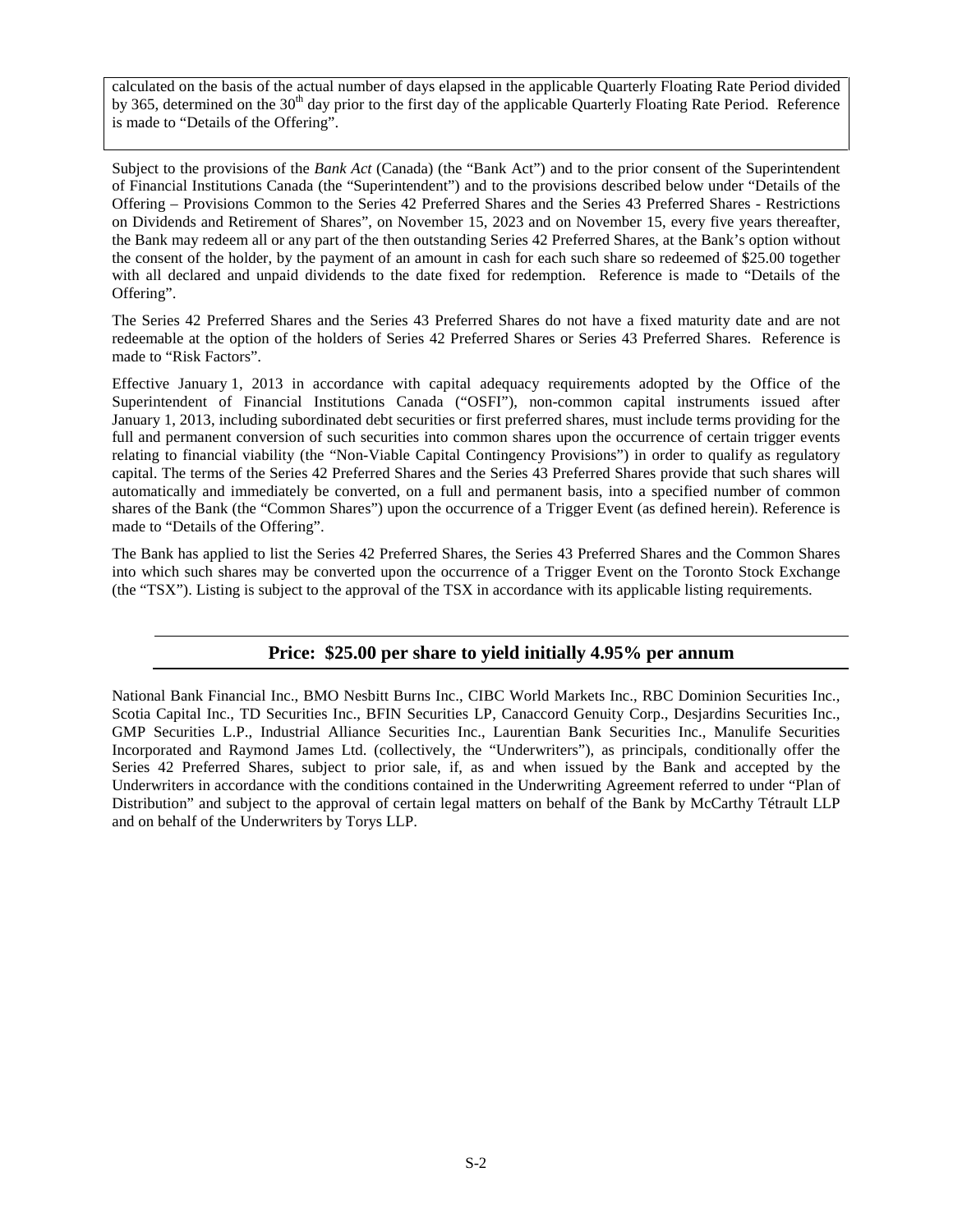**National Bank Financial Inc., one of the Underwriters, is a wholly-owned subsidiary of the Bank. Therefore, the Bank is a related and connected issuer of National Bank Financial Inc. under applicable securities legislation. Reference is made to "Plan of Distribution".**

|       | Price to the<br>Public | Underwriters'<br>$\text{Fee}^{(1)}$ | Net Proceeds<br>to the Bank $^{(2)}$ |
|-------|------------------------|-------------------------------------|--------------------------------------|
|       | \$25.00                | \$0.75                              | \$24.25                              |
| Total | \$300,000,000          | \$9,000,000                         | \$291,000,000                        |

(1) The underwriting fee is \$0.25 for each share sold to certain institutions and \$0.75 per share for all other shares sold. The amounts represent the underwriting fee assuming no shares are sold to such institutions.

(2) Before deduction of expenses of the issue estimated at \$350,000, which, together with the Underwriters' fee, are payable by the Bank.

 $\_$ 

In connection with this offering, the Underwriters may over-allot or effect transactions which stabilize or maintain the market price of the Series 42 Preferred Shares in accordance with applicable market stabilization rules. Such transactions, if commenced, may be discontinued at any time.

# **The Underwriters may decrease the price at which the Series 42 Preferred Shares are distributed from the initial offering price of \$25.00.** Reference is made to "Plan of Distribution".

Subscriptions will be received by the Underwriters subject to rejection or allotment in whole or in part and the right is reserved to close the subscription books at any time without notice. It is expected that closing will take place on June 11, 2018 or such later date as may be agreed upon by the Bank and the Underwriters, but in any event not later than July 9, 2018. A "book-entry only" certificate representing the Series 42 Preferred Shares distributed hereunder will be issued in registered form to CDS Clearing and Depository Services Inc. ("CDS"), or its nominee, and will be deposited with CDS or such other person as CDS may appoint as "Custodian" (as such term is defined in the underwriting agreement referred to under "Plan of Distribution") on closing of this offering. A purchaser of Series 42 Preferred Shares will receive only a customer confirmation from the registered dealer who is a CDS participant and from or through whom the Series 42 Preferred Shares are purchased. See "Book-Entry Only Securities" in the accompanying short form base shelf prospectus dated November 21, 2016 (the "Accompanying Prospectus").

The Bank's head and registered office is located at the National Bank Tower, 600 de La Gauchetière Street West, 4 th Floor, Montréal, Québec, H3B 4L2.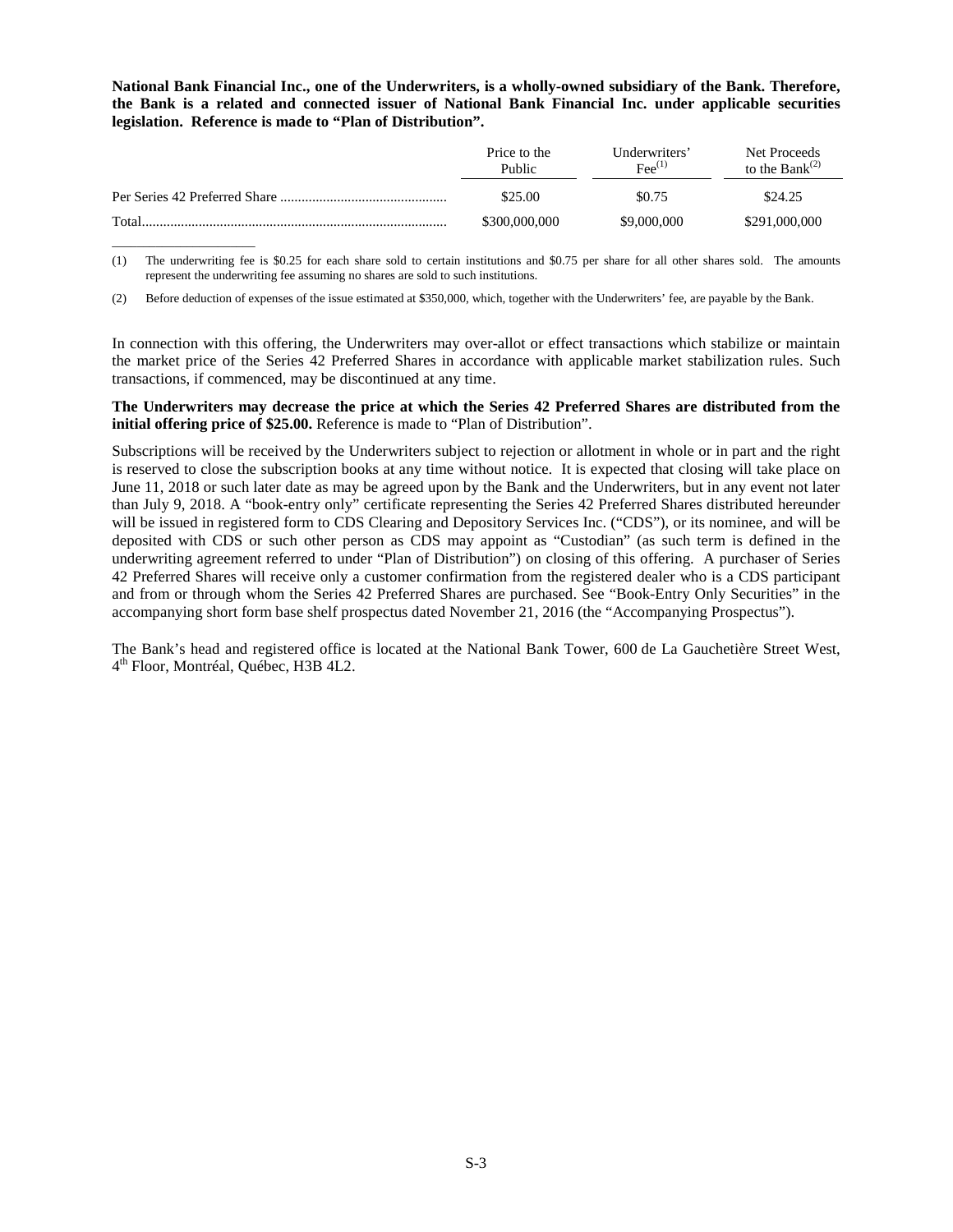# **Table of Contents**

| 1103 pecuas supprement | 1 azc |
|------------------------|-------|
|                        |       |
|                        |       |
|                        |       |
|                        |       |
|                        |       |
|                        |       |
|                        |       |
|                        |       |
|                        |       |
|                        |       |
|                        |       |
|                        |       |
|                        |       |
|                        |       |
|                        |       |
|                        |       |
|                        |       |
|                        |       |
|                        |       |

#### <span id="page-3-0"></span>**About this Prospectus Supplement**

This document consists of two parts, the first part is this prospectus supplement (the "Prospectus Supplement"), which describes the specific terms of this offering. The second part, the Accompanying Prospectus, gives more general information, some of which may not apply to this offering. If information in this Prospectus Supplement is inconsistent with the Accompanying Prospectus, investors should rely on the information in this Prospectus Supplement. This Prospectus Supplement, the Accompanying Prospectus and the documents incorporated by reference into each of them include important information about the Bank, the First Preferred Shares of the Bank being offered and other information investors should know before investing in the Series 42 Preferred Shares and Series 43 Preferred Shares.

# <span id="page-3-1"></span>**Caution Regarding Forward-Looking Statements**

From time to time, the Bank makes written and oral forward-looking statements. Statements of this type are included in this Prospectus Supplement and the Accompanying Prospectus, including those documents incorporated by reference, such as those statements contained in the management's discussion and analysis as contained in the Bank's Annual Report for the year ended October 31, 2017 (the "2017 Annual Report"), in the management's discussion and analysis for the three and six-month period ended April 30, 2018 (the "Q2 2018 MD&A") and in the "Major Economic Trends" and the "Outlook for National Bank" sections of the management's discussion and analysis included in the 2017 Annual Report, in other filings with Canadian securities regulators, and in other communications, for the purpose of describing the economic environment in which the Bank will operate during fiscal 2018 and the objectives it hopes to achieve for that period. These forward-looking statements are made in accordance with current securities legislation in Canada and the United States. They include, among others, statements with respect to the economy—particularly the Canadian and U.S. economies—market changes, observations regarding the Bank's objectives and its strategies for achieving them, Bank-projected financial returns, and certain risks faced by the Bank. These forward-looking statements are typically identified by future or conditional verbs or words such as "outlook", "believe", "anticipate", "estimate", "project," "expect," "intend," "plan," and similar terms and expressions.

By their very nature, such forward-looking statements require assumptions to be made and involve inherent risks and uncertainties, both general and specific. Assumptions about the performance of the Canadian and U.S. economies in 2018 and how that will affect the Bank's business are among the main factors considered in setting the Bank's strategic priorities and objectives and in determining its financial targets, including provisions for credit

# **Programs Supplement Page**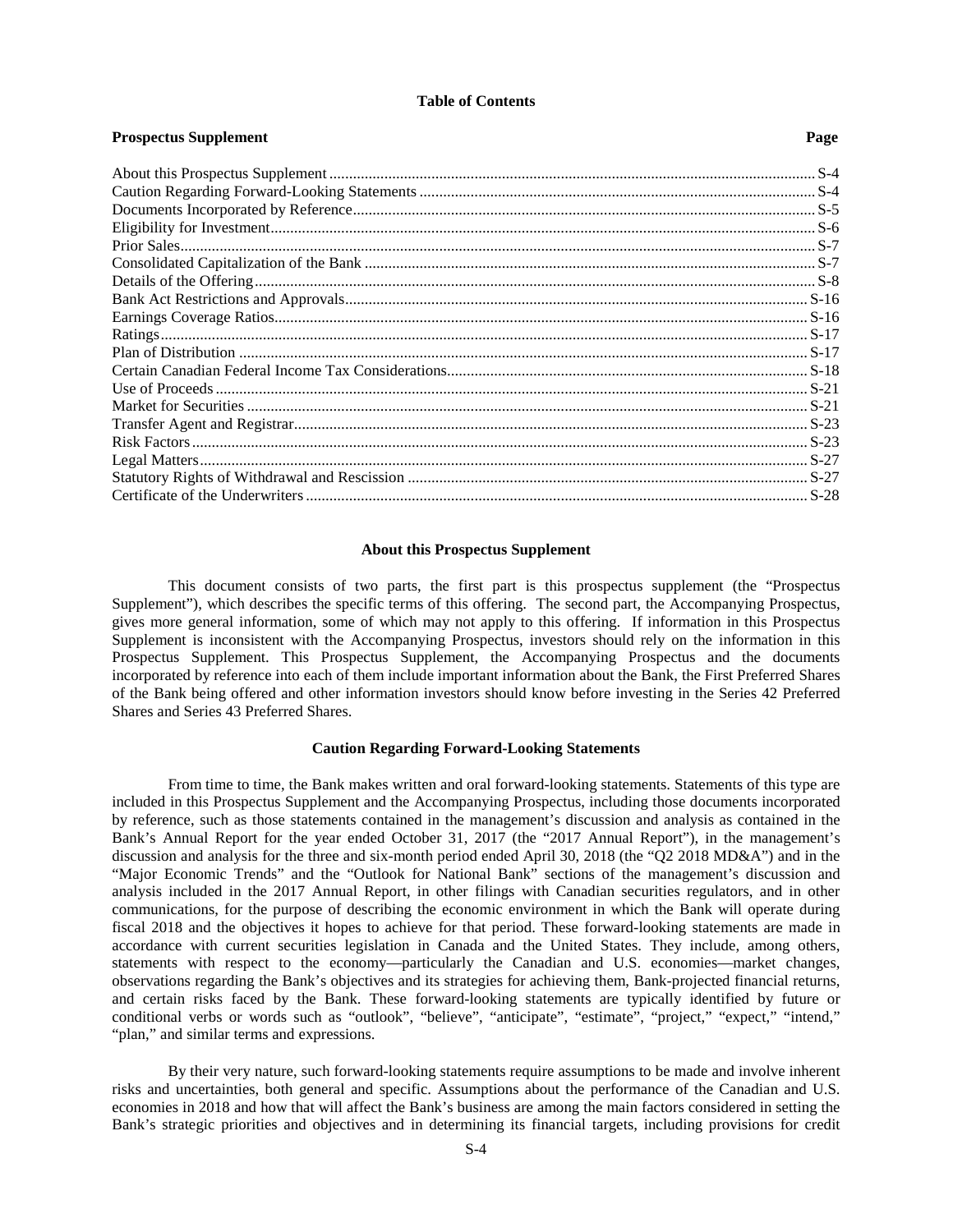losses. In determining its expectations for economic growth, both broadly and in the financial services sector in particular, the Bank primarily considers historical economic data provided by the Canadian and U.S. governments and their agencies.

There is a strong possibility that express or implied projections contained in these forward-looking statements will not materialize or will not be accurate. The Bank recommends that readers not place undue reliance on these statements, as a number of factors, many of which are beyond the Bank's control, could cause actual future results, conditions, actions or events to differ significantly from the targets, expectations, estimates or intentions expressed in the forward-looking statements. These factors include credit risk, market risk, liquidity and funding risk, operational risk, regulatory compliance risk, reputation risk, strategic risk and environmental risk (all of which are described in more detail in the "Risk Management" section beginning on page 51 of the 2017 Annual Report and on page 25 of the Q2 2018 MD&A), general economic environment and financial market conditions in Canada, the United States and certain other countries in which the Bank conducts business, including regulatory changes affecting the Bank's business, capital and liquidity; changes in the accounting policies the Bank uses to report its financial condition, including uncertainties associated with assumptions and critical accounting estimates; tax laws in the countries in which the Bank operates, primarily Canada and the United States (including the *U.S. Foreign Account Tax Compliance Act* (FATCA)); changes to capital and liquidity guidelines and to the manner in which they are to be presented and interpreted; changes to the credit ratings assigned to the Bank, and potential disruptions to the Bank's information technology systems, including evolving cyber attack risk.

The foregoing list of risk factors is not exhaustive. Additional information about these factors can be found in the "Risk Management" section of the 2017 Annual Report and the Q2 2018 MD&A. Investors and others who rely on the Bank's forward-looking statements should carefully consider the above factors as well as the uncertainties they represent and the risk they entail. Except as required by law, the Bank does not undertake to update any forward-looking statements, whether written or oral, that may be made from time to time, by it or on its behalf.

The forward-looking information contained in this document is presented for the purpose of interpreting the information contained herein and may not be appropriate for other purposes.

# <span id="page-4-0"></span>**Documents Incorporated by Reference**

This Prospectus Supplement is deemed to be incorporated by reference into the Accompanying Prospectus of the Bank solely for the purpose of the Series 42 Preferred Shares offered hereunder. Other documents are also incorporated or deemed to be incorporated by reference into the Accompanying Prospectus and reference should be made to the Accompanying Prospectus for full particulars.

The following documents have been filed with the securities regulatory authorities in each province of Canada and are specifically incorporated by reference into, and form an integral part of, this Prospectus Supplement:

- (a) the Bank's Annual Information Form dated November 30, 2017;
- (b) the unaudited interim condensed consolidated financial statements for the three and six-month period ended April 30, 2018, which include comparative unaudited interim condensed consolidated financial statements for the three and six-month period ended April 30, 2017, together with the management's discussion and analysis as contained in the Bank's report to shareholders for the second quarter 2018;
- (c) the audited annual consolidated financial statements as at and for the years ended October 31, 2017 and 2016 together with the independent auditors report issued to the the shareholders of the Bank on the audited annual consolidated financial statements as at October 31, 2017 and 2016 and for the years then ended and the management's discussion and analysis as contained in the Bank's 2017 Annual Report;
- (d) the Bank's management proxy circular dated February 23, 2018 in connection with the Bank's annual meeting of shareholders held on April 20, 2018; and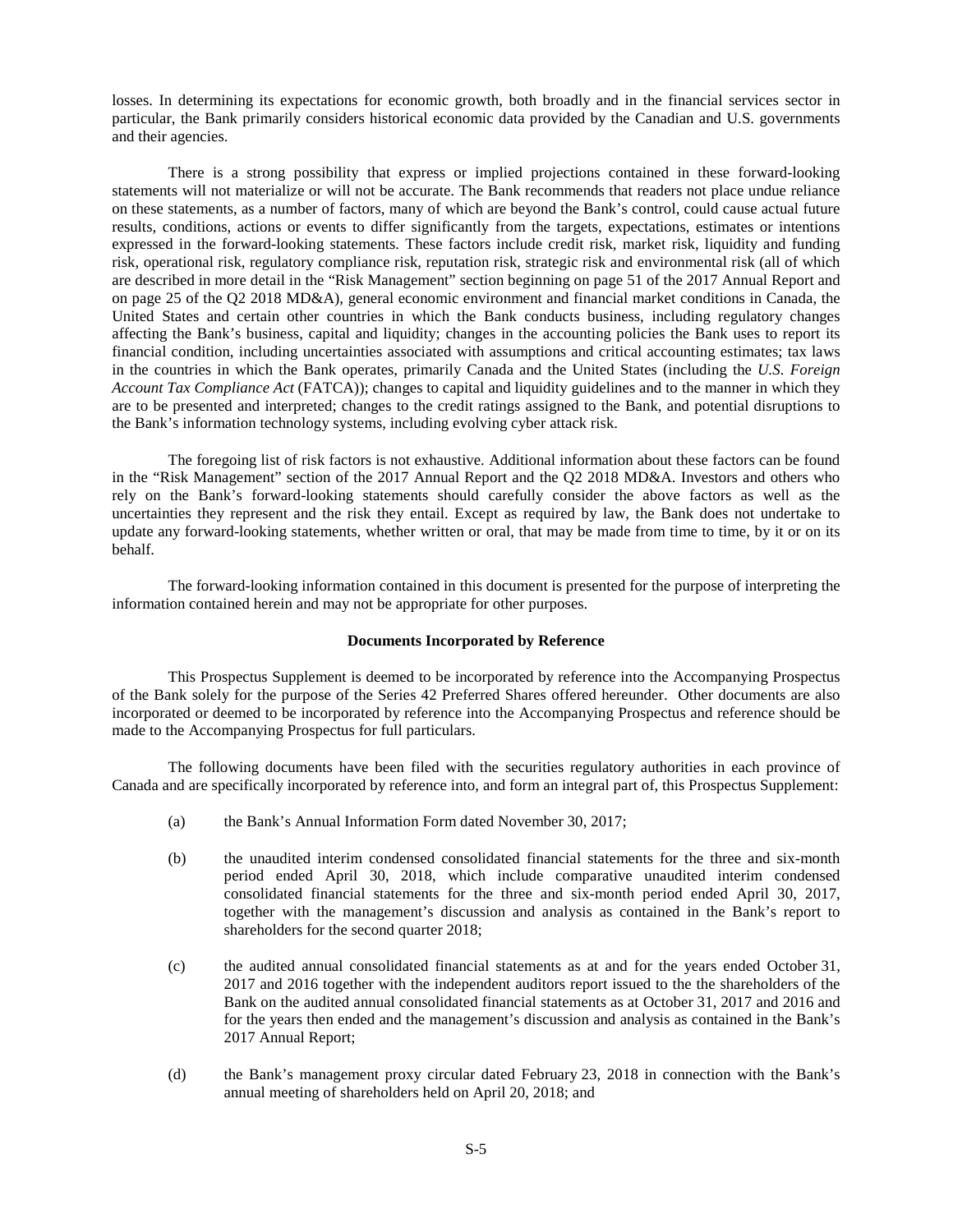(e) the template version (as defined in National Instrument 41-101 – General Prospectus Requirements ("NI 41-101")) of the term sheet dated May 31, 2018 (the "Term Sheet") regarding the offering of the Series 42 Preferred Shares.

Any documents of the type described in Section 11.1 of Form 44-101F1 – *Short Form Prospectus* filed by the Bank and any template version of marketing materials (as defined in NI 41-101) filed by the Bank with the securities commissions or similar authorities in Canada after the date of this Prospectus Supplement and prior to the termination of the offering contemplated hereby shall be deemed to be incorporated by reference in this Prospectus Supplement.

Any marketing materials, including the Term Sheet, are not part of this Prospectus Supplement to the extent that the contents thereof have been modified or superseded by a statement contained in this Prospectus Supplement or an amendment to this Prospectus Supplement.

The Term Sheet reflected an offering amount of \$250,000,000 (10,000,000 Series 42 Preferred Shares) and an option granted by the Bank to the Underwriters to purchase up to an additional 2,000,000 additional Series 42 Preferred Shares at the offering price at any time up to two business days prior to closing. The Underwriters exercised this option in full on May 31, 2018.

**Any statement contained in a document incorporated or deemed to be incorporated by reference in this Prospectus Supplement or the Accompanying Prospectus or contemplated in this Prospectus Supplement or the Accompanying Prospectus will be deemed to be modified or superseded for the purposes of this Prospectus Supplement to the extent that a statement contained herein or in any other subsequently filed document which also is or is deemed to be incorporated by reference herein modifies or supersedes such statement. The modifying or superseding statement need not state that it has modified or superseded a prior statement or include any other information set forth in the document that it modifies or supersedes. The making of a modifying or superseding statement will not to be deemed an admission for any purpose that the modified or superseded statement, when made, constituted a misrepresentation, an untrue statement of a material fact or an omission to state a material fact that is required to be stated or that is necessary to make a statement not misleading in light of the circumstances in which it was made. Any statement so modified or superseded will not be deemed, except as so modified or superseded, to constitute a part of this Prospectus Supplement.**

# <span id="page-5-0"></span>**Eligibility for Investment**

In the opinion of McCarthy Tétrault LLP, counsel to the Bank, and Torys LLP, counsel to the Underwriters, based on the current provisions of the *Income Tax Act* (Canada) (the "Tax Act") and the regulations thereunder, the Series 42 Preferred Shares, if issued on the date of this Prospectus Supplement, would be, on such date, qualified investments under the Tax Act and the regulations thereunder for a trust governed by a registered retirement savings plan ("RRSP"), a registered retirement income fund ("RRIF"), a registered education savings plan ("RESP"), a deferred profit sharing plan, a registered disability savings plan ("RDSP") or a tax-free savings account ("TFSA").

Notwithstanding that the Series 42 Preferred Shares may be qualified investments for a trust governed by an RRSP, RRIF, RESP, RDSP or TFSA, the annuitant under an RRSP or RRIF, the subscriber of an RESP or the holder of an RDSP or a TFSA will be subject to a penalty tax with respect to the Series 42 Preferred Shares if the Series 42 Preferred Shares are a "prohibited investment" for the RRSP, RRIF, RESP, RDSP or TFSA, as the case may be. The Series 42 Preferred Shares will generally not be a "prohibited investment" provided the annuitant, the subscriber or the holder, as the case may be: (i) deals at arm's length with the Bank for purposes of the Tax Act; and (ii) does not have a "significant interest" (as defined in the Tax Act) in the Bank. In addition, the Series 42 Preferred Shares will generally not be a "prohibited investment" for a trust governed by a TFSA, RDSP, RRSP, RRIF or RESP if they are "excluded property" (as defined in subsection 207.01(1) of the Tax Act) for such trusts. Holders of a TFSA or a RDSP, annuitants under an RRSP or RRIF and subscribers of an RESP should consult their own tax advisors regarding whether the Series 42 Preferred Shares will be prohibited investments in their particular circumstances.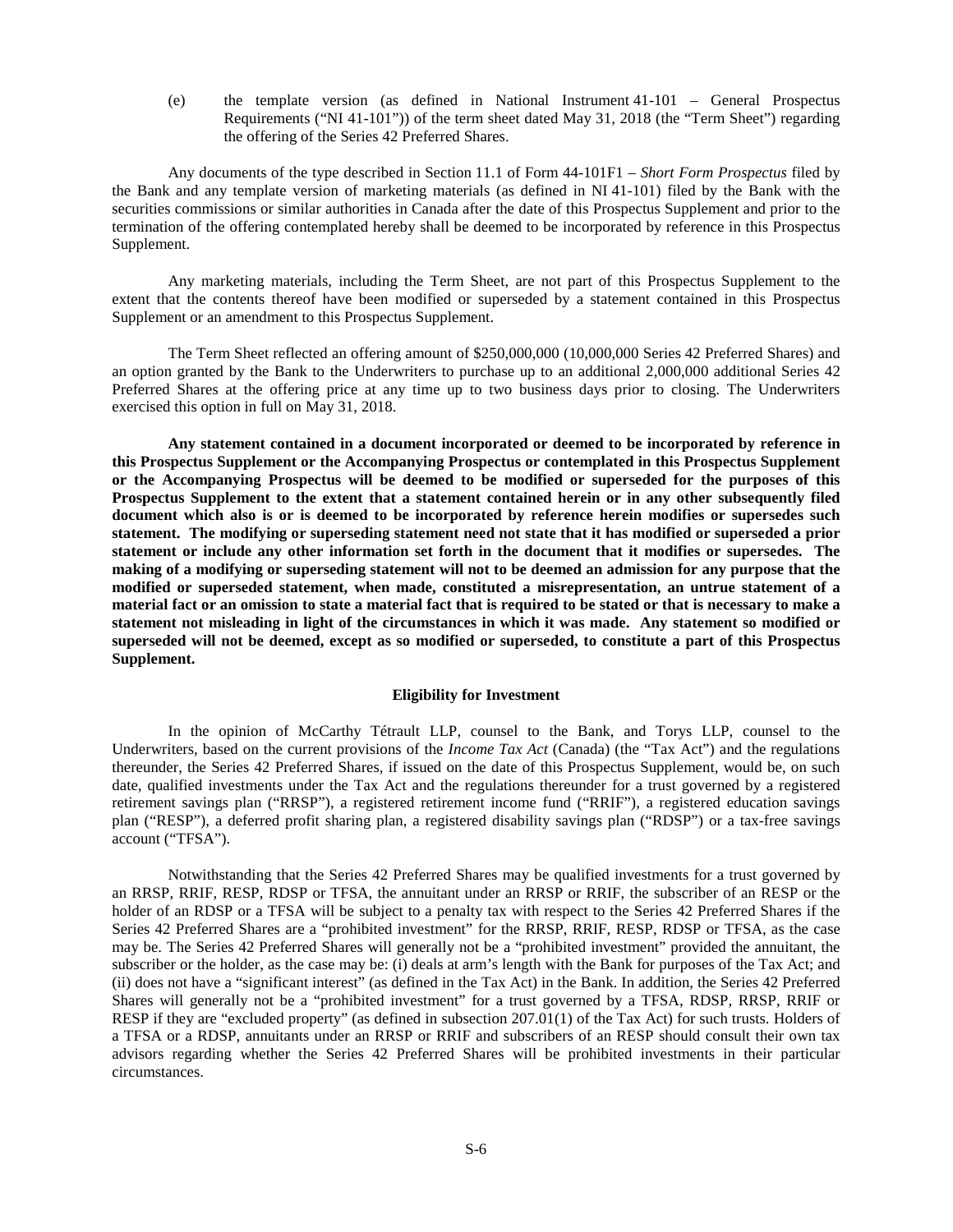#### <span id="page-6-0"></span>**Prior Sales**

The following table sets out all of the issuances of First Preferred Shares of the Bank or of any other securities convertible into, or exchangeable for, First Preferred Shares of the Bank, during the 12 months preceding the date of this Prospectus Supplement:

| Date Issued      | <b>Securities Issued</b>                                                                                                    | <b>Issue Price</b> | Number of<br><b>Securities Issued</b> |
|------------------|-----------------------------------------------------------------------------------------------------------------------------|--------------------|---------------------------------------|
| June 13, 2017    | Non-cumulative 5-Year Rate Reset First Preferred Shares<br>Series 38 (Non-Viability Contingent Capital (NVCC)) <sup>1</sup> | $$25.00$ per share | 16,000,000 shares                     |
| January 22, 2018 | Non-cumulative 5-Year Rate Reset First Preferred Shares<br>Series 40 (Non-Viability Contingent Capital $(NVCC)^2$ )         | $$25.00$ per share | 12,000,000 shares                     |

Notes:

(1) Convertible into Non-cumulative Floating Rate First Preferred Shares Series 39 (Non-Viability Contingent Capital (NVCC)) in certain circumstances.

(2) Convertible into Non-cumulative Floating Rate First Preferred Shares Series 41 (Non-Viability Contingent Capital (NVCC)) in certain circumstances.

## <span id="page-6-1"></span>**Consolidated Capitalization of the Bank**

The following table sets forth the consolidated capitalization of the Bank as at April 30, 2018, before and after giving effect to the sale by the Bank of the Series 42 Preferred Shares and the redemption by NBC Asset Trust on June 30, 2018 of all of the outstanding 400,000 Trust Capital Securities – Series 1 issued by NBC Asset Trust. This table should be read in conjunction with the Bank's unaudited interim condensed consolidated financial statements for the three and six-month period ended April 30, 2018 and the Bank's management's discussion and analysis as contained in the Bank's report to shareholders for the second quarter 2018:

|                                               |                      | As adjusted as at         |
|-----------------------------------------------|----------------------|---------------------------|
|                                               | As at April 30, 2018 | April 30, $2018^{(1)(2)}$ |
|                                               | (\$ millions)        | (\$ millions)             |
|                                               | 755                  | 755                       |
|                                               | 769                  | 359                       |
|                                               |                      |                           |
|                                               | 2,150                | 2.450                     |
|                                               | 2.868                | 2.868                     |
|                                               | 52                   | 52                        |
|                                               | 8.018                | 8.009                     |
| Accumulated other comprehensive income (loss) | 139                  | 139                       |
|                                               | 13.227               | 13.518                    |
| <b>Total Capitalization</b>                   | 14.751               | 14.632                    |

Notes:

 $\overline{\phantom{a}}$  , where  $\overline{\phantom{a}}$  , where  $\overline{\phantom{a}}$ 

<sup>(1)</sup> Giving effect to the receipt of anticipated gross proceeds from the sale of the Series 42 Preferred Shares, which increased preferred share capital by \$300 million and reduced retained earnings by \$9 million.

<sup>(2)</sup> On May 22, 2018, NBC Asset Trust, a closed-end trust established by the Bank, announced its intention to redeem all of the outstanding 400,000 Trust Capital Securities – Series 1 (NBC CapS II – Series 1) on June 30, 2018 at a per-unit price of \$1,000. The redemption has been approved by OSFI.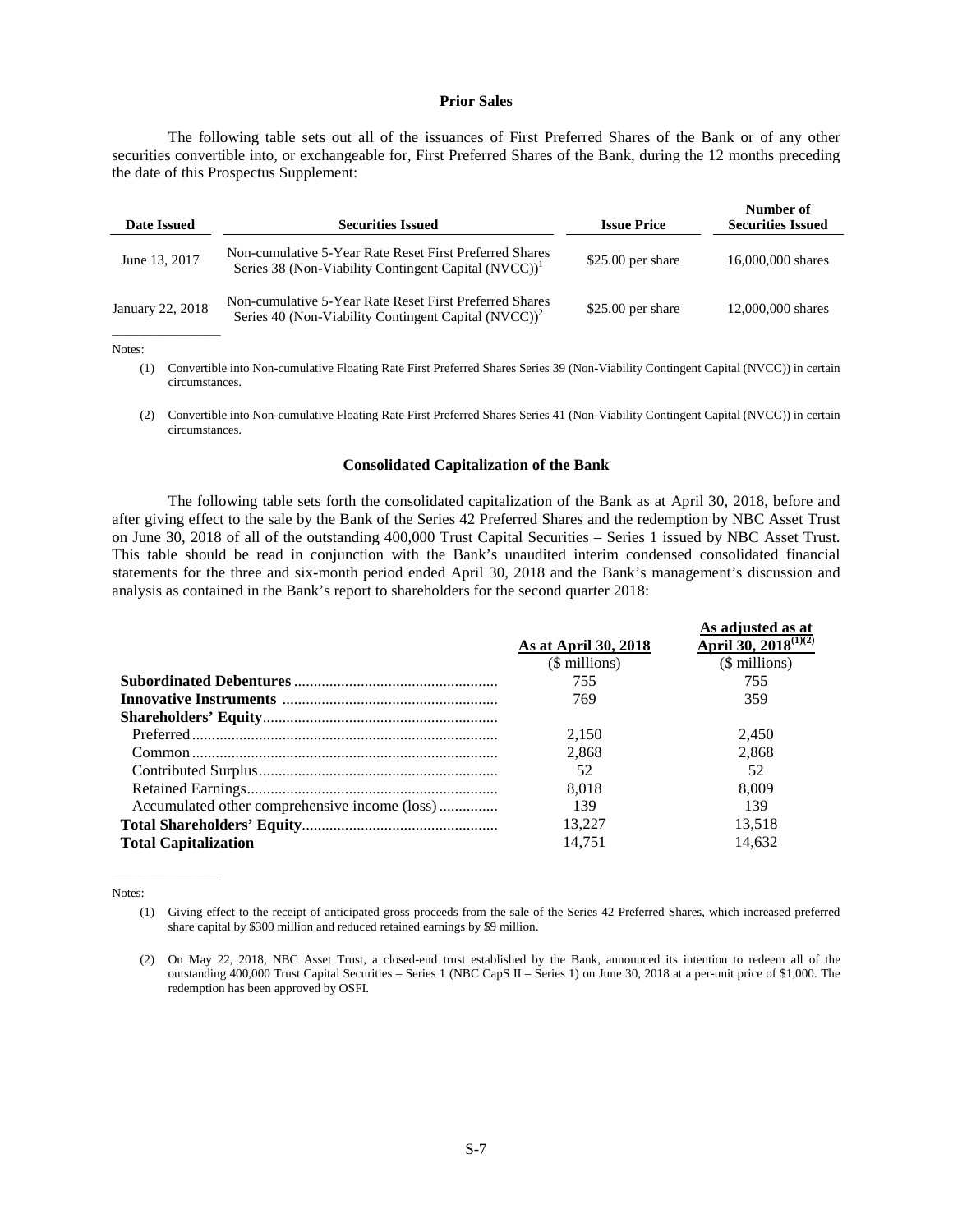# <span id="page-7-0"></span>**Details of the Offering**

# **Description of First Preferred Shares as a Class**

The First Preferred Shares of each series rank *pari passu* with the First Preferred Shares of every other series and outstanding First Preferred Shares (including any First Preferred Shares issued hereunder if a trigger event has not occurred as contemplated under the specific Non-Viable Capital Contingency Provisions applicable to such First Preferred Shares) are entitled to preference over the second preferred shares and Common Shares of the Bank and over any other shares ranking junior to the First Preferred Shares with respect to the payment of dividends and in the distribution of property in the event of the Bank's liquidation, dissolution or winding-up.

The Series 42 Preferred Shares and the Series 43 Preferred Shares will each be issued as a series of First Preferred Shares of the Bank. Reference is made to the description of the First Preferred Shares of the Bank as a class under the heading "Description of First Preferred Shares" in the Accompanying Prospectus.

The authorized First Preferred Share capital of the Bank consists of an unlimited number of First Preferred Shares without nominal or par value, issuable for a maximum aggregate consideration of \$5 billion or the equivalent thereof in foreign currencies.

# **Certain Provisions of the Series 42 Preferred Shares as a Series**

#### *Definition of Terms*

The following definitions are relevant to the Series 42 Preferred Shares.

"**Annual Fixed Dividend Rate**" means, for any Subsequent Fixed Rate Period, the rate (expressed as a percentage rate rounded down to the nearest one hundred-thousandth of one percent (with 0.000005% being rounded up)) equal to the sum of the Government of Canada Yield on the applicable Fixed Rate Calculation Date plus 2.77%.

"**Bloomberg Screen GCAN5YR Page**" means the display designated as page "GCAN5YR<INDEX>" on the Bloomberg Financial L.P. service (or such other page as may replace the GCAN5YR page on that service) for purposes of displaying Government of Canada Bond yields.

"**Fixed Rate Calculation Date**" means, for any Subsequent Fixed Rate Period, the 30<sup>th</sup> day prior to the first day of such Subsequent Fixed Rate Period.

"**Government of Canada Yield**" on any date means the yield to maturity on such date (assuming semiannual compounding) of a Canadian dollar denominated non-callable Government of Canada bond with a term to maturity of five years as quoted as of 10:00 a.m. (Toronto time) on such date and which appears on the Bloomberg Screen GCAN5YR Page on such date; provided that, if such rate does not appear on the Bloomberg Screen GCAN5YR Page on such date, the Government of Canada Yield will mean the average of the yields determined by two registered Canadian investment dealers, other than National Bank Financial Inc., selected by the Bank, as being the yield to maturity on such date (assuming semi-annual compounding) which a Canadian dollar denominated non-callable Government of Canada bond would carry if issued in Canadian dollars at 100% of its principal amount on such date with a term to maturity of five years.

"**Initial Fixed Rate Period**" means the period commencing on the closing date and ending on and including November 15, 2023.

"**Subsequent Fixed Rate Period**" means for the initial Subsequent Fixed Rate Period, the period commencing November 16, 2023 and ending on and including November 15, 2028, and for each succeeding Subsequent Fixed Rate Period, the period commencing on the day immediately following the end of the immediately preceding Subsequent Fixed Rate Period and ending on and including November 15 in the fifth year thereafter.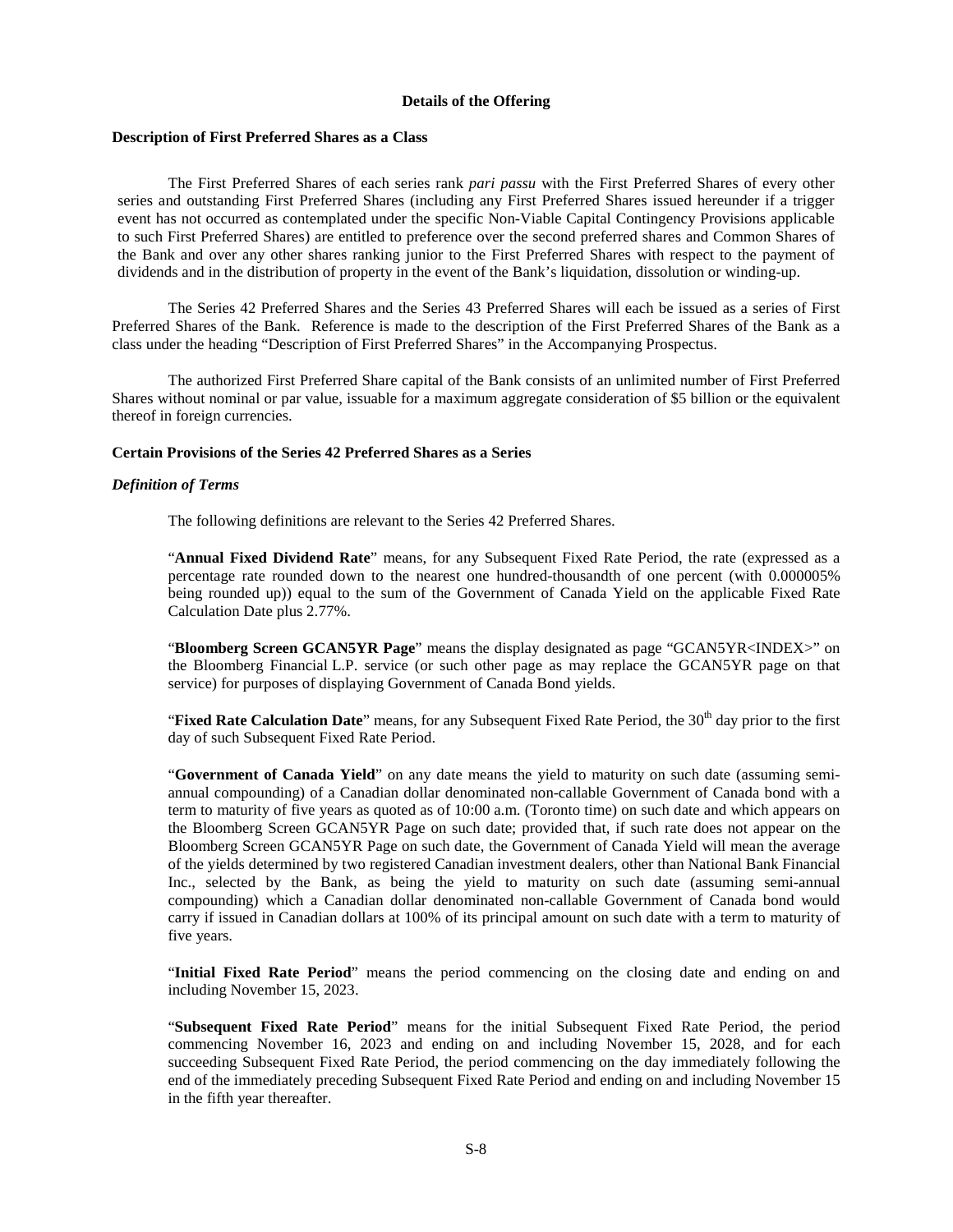# *Issue Price*

The Series 42 Preferred Shares will have an issue price of \$25.00 per share.

#### *Dividends*

During the Initial Fixed Rate Period, the holders of the Series 42 Preferred Shares will be entitled to receive fixed quarterly non-cumulative preferential cash dividends, as and when declared by the Board of Directors, subject to the provisions of the Bank Act, on the fifteenth day of each of February, May, August and November of each year, at an annual rate equal to \$1.2375 per share. The initial dividend, if declared, will be payable on November 15, 2018 and will be \$0.5323 per share, based on the anticipated closing date of June 11, 2018.

During each Subsequent Fixed Rate Period after the Initial Fixed Rate Period, the holders of Series 42 Preferred Shares will be entitled to receive fixed non-cumulative preferential cash dividends, as and when declared by the Board of Directors, subject to the provisions of the Bank Act, payable quarterly on the fifteenth day of each of February, May, August and November of each year, in the amount per share per annum determined by multiplying the Annual Fixed Dividend Rate applicable to such Subsequent Fixed Rate Period by \$25.00.

The Annual Fixed Dividend Rate applicable to a Subsequent Fixed Rate Period will be determined by the Bank on the Fixed Rate Calculation Date. Such determination will, in the absence of manifest error, be final and binding upon the Bank and upon all holders of Series 42 Preferred Shares. The Bank will, on the Fixed Rate Calculation Date, give written notice of the Annual Fixed Dividend Rate for the ensuing Subsequent Fixed Rate Period to the registered holders of the then outstanding Series 42 Preferred Shares.

If the Board of Directors does not declare a dividend, or any part thereof, on the Series 42 Preferred Shares on or before the dividend payment date for a particular quarter, then the entitlement of the holders of the Series 42 Preferred Shares to receive such dividend, or to any part thereof, for such quarter will be forever extinguished.

Reference is also made to "Provisions Common to the Series 42 Preferred Shares and the Series 43 Preferred Shares - Restrictions on Dividends and Retirement of Shares" below and "Bank Act Restrictions and Restrictions on Payment of Dividends" of the Accompanying Prospectus.

# *Redemption*

The Series 42 Preferred Shares will not be redeemable prior to November 15, 2023. Subject to the provisions of the Bank Act and to the prior consent of the Superintendent and to the provisions described below under the heading "Provisions Common to the Series 42 Preferred Shares and the Series 43 Preferred Shares - Restrictions on Dividends and Retirement of Shares", on November 15, 2023 and on November 15 every five years thereafter, the Bank may redeem all or any part of the then outstanding Series 42 Preferred Shares, at the Bank's option without the consent of the holder, by the payment of an amount in cash for each such share so redeemed of \$25.00 together with all declared and unpaid dividends to the date fixed for redemption (less any tax required to be deducted and withheld).

Notice of any redemption will be given by the Bank at least 30 days and not more than 60 days prior to the date fixed for redemption. If less than all the outstanding Series 42 Preferred Shares are at any time to be redeemed, the shares to be redeemed will be redeemed *pro rata*, disregarding fractions. Reference is also made to the provisions described in the Accompanying Prospectus under the heading "Bank Act Restrictions and Restrictions on Payment of Dividends".

The Series 42 Preferred Shares do not have a fixed maturity and are not redeemable at the option of the holders. Reference is made to "Risk Factors".

#### *Conversion of Series 42 Preferred Shares into Series 43 Preferred Shares*

Holders of Series 42 Preferred Shares will have the right, at their option, November 15, 2023 and on November 15 every five years thereafter (a "Series 42 Conversion Date"), to convert, subject to the restrictions on conversion described below and the payment or delivery to the Bank of evidence of payment of the tax (if any) payable, all or any of their Series 42 Preferred Shares registered in their name into Series 43 Preferred Shares on the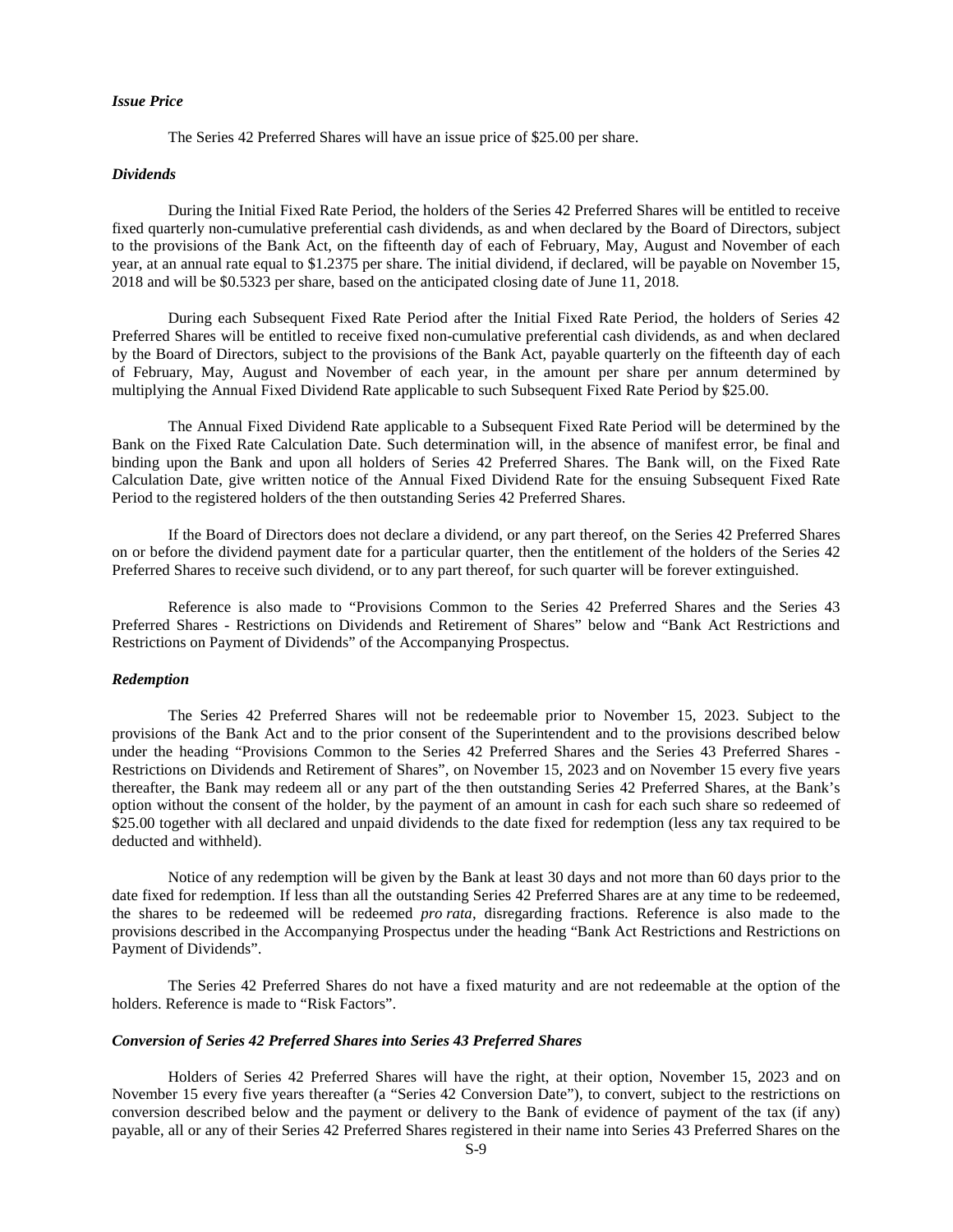basis of one Series 43 Preferred Share for each Series 42 Preferred Share. The conversion of Series 42 Preferred Shares may be effected upon written notice given not earlier than the  $30<sup>th</sup>$  day prior to, but not later than 5:00 p.m. (Toronto time) on the 15<sup>th</sup> day preceding, a Series 42 Conversion Date. Once received by the Bank, such written notice is irrevocable.

The Bank will, at least 30 days and not more than 60 days prior to the applicable Series 42 Conversion Date, give notice in writing to the then registered holders of the Series 42 Preferred Shares of the above-mentioned conversion right. On the Fixed Rate Calculation Date, the Bank will give notice in writing to the then registered holders of the Series 42 Preferred Shares of the Annual Fixed Dividend Rate for the next succeeding Subsequent Fixed Rate Period and the Floating Quarterly Dividend Rate (as defined herein) applicable to the Series 43 Preferred Shares for the next Quarterly Floating Rate Period (as defined herein).

Holders of Series 42 Preferred Shares will not be entitled to convert their shares into Series 43 Preferred Shares if the Bank determines that there would remain outstanding on a Series 42 Conversion Date less than 1,000,000 Series 43 Preferred Shares, after having taken into account all Series 42 Preferred Shares tendered for conversion into Series 43 Preferred Shares and all Series 43 Preferred Shares tendered for conversion into Series 42 Preferred Shares. The Bank will give notice in writing thereof to all registered holders of Series 42 Preferred Shares at least seven days prior to the applicable Series 42 Conversion Date. Furthermore, if the Bank determines that there would remain outstanding on a Series 42 Conversion Date less than 1,000,000 Series 42 Preferred Shares, after having taken into account all Series 42 Preferred Shares tendered for conversion into Series 43 Preferred Shares and all Series 43 Preferred Shares tendered for conversion into Series 42 Preferred Shares, then, all of the remaining outstanding Series 42 Preferred Shares will automatically be converted into Series 43 Preferred Shares on the basis of one Series 43 Preferred Share for each Series 42 Preferred Share on the applicable Series 42 Conversion Date, without the consent of the holders, and the Bank will give notice in writing thereof to the then registered holders of such remaining Series 42 Preferred Shares at least seven days prior to the Series 42 Conversion Date.

Upon exercise by the holder of this right to convert Series 42 Preferred Shares into Series 43 Preferred Shares, the Bank reserves the right not to issue Series 43 Preferred Shares to any person in certain situations. Reference is made to "Details of the Offering - Right Not to Deliver Shares upon Conversion".

If the Bank gives notice to the registered holders of the Series 42 Preferred Shares of the redemption of all the Series 42 Preferred Shares, the Bank will not be required to give notice as provided hereunder to the registered holders of the Series 42 Preferred Shares of any dividend rate or of the conversion right of holders of Series 42 Preferred Shares and the right of any holder of Series 42 Preferred Shares to convert such Series 42 Preferred Shares will cease and terminate in that event.

# **Certain Provisions of the Series 43 Preferred Shares as a Series**

#### *Definition of Terms*

The following definitions are relevant to the Series 43 Preferred Shares.

"**Floating Quarterly Dividend Rate**" means, for any Quarterly Floating Rate Period, the rate (expressed as a percentage rate rounded down to the nearest one hundred-thousandth of one percent (with 0.000005% being rounded up)) equal to the sum of the T-Bill Rate on the applicable Floating Rate Calculation Date plus 2.77%, calculated on the basis of the actual number of days elapsed in such Quarterly Floating Rate Period divided by 365.

"**Floating Rate Calculation Date**" means, for any Quarterly Floating Rate Period, the 30<sup>th</sup> day prior to the first day of such Quarterly Floating Rate Period.

"**Quarterly Commencement Date**" means the 16<sup>th</sup> day of each of February, May, August and November in each year.

"**Quarterly Floating Rate Period**" means, for the initial Quarterly Floating Rate Period, the period commencing on November 16, 2023 and ending on and including February 15, 2024, and thereafter the period from and including the day immediately following the end of the immediately preceding Quarterly Floating Rate Period to but excluding the next succeeding Quarterly Commencement Date.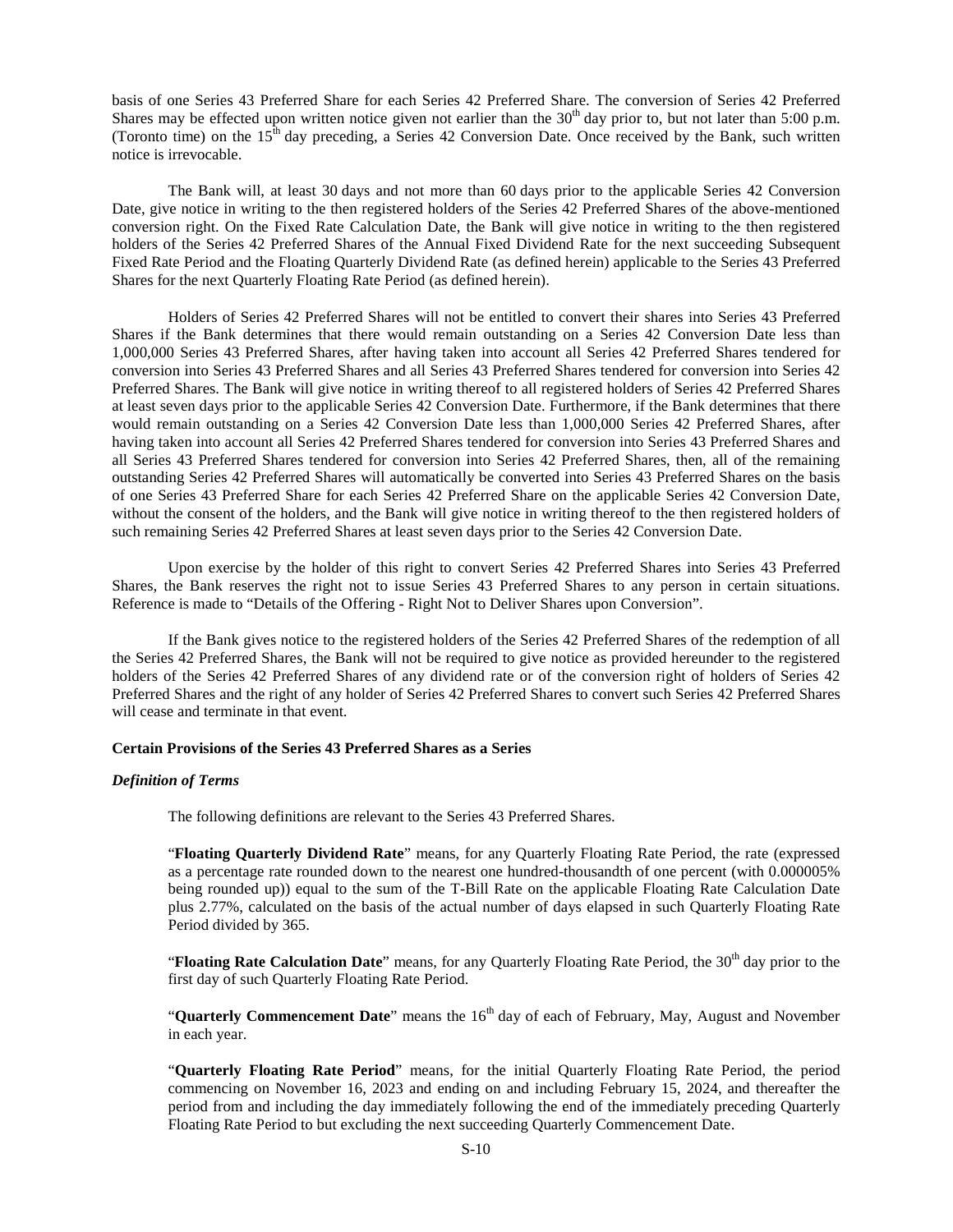"**T-Bill Rate**" means, for any Quarterly Floating Rate Period, the average yield expressed as a percentage per annum on 90-day Government of Canada Treasury Bills, as reported by the Bank of Canada, for the most recent treasury bills auction preceding the applicable Floating Rate Calculation Date.

# *Issue Price*

The Series 43 Preferred Shares will have an issue price of \$25.00 per share.

#### *Dividends*

The holders of the Series 43 Preferred Shares will be entitled to receive floating rate non-cumulative preferential cash dividends as and when declared by the Board of Directors, subject to the provisions of the Bank Act, payable quarterly on the fifteenth day of each of February, May, August and November of each year, in the amount per share determined by multiplying the applicable Floating Quarterly Dividend Rate by \$25.00.

The Floating Quarterly Dividend Rate for each Quarterly Floating Rate Period will be determined by the Bank on the 30<sup>th</sup> day prior to the first day of each Quarterly Floating Rate Period. Such determination will, in the absence of manifest error, be final and binding upon the Bank and upon all holders of Series 43 Preferred Shares. The Bank will, on the Floating Rate Calculation Date, give written notice of the Floating Quarterly Dividend Rate for the ensuing Quarterly Floating Rate Period to all registered holders of the then outstanding Series 43 Preferred Shares.

If the Board of Directors does not declare a dividend, or any part thereof, on the Series 43 Preferred Shares on or before the dividend payment date for a particular Quarterly Floating Rate Period, then the entitlement of the holders of the Series 43 Preferred Shares to receive such dividend, or to any part thereof, for such Quarterly Floating Rate Period will be forever extinguished.

Reference is also made to "Provisions Common to the Series 42 Preferred Shares and the Series 43 Preferred Shares - Restrictions on Dividends and Retirement of Shares" below and "Bank Act Restrictions and Restrictions on Payment of Dividends" of the Accompanying Prospectus.

#### *Redemption*

Subject to the provisions of the Bank Act and to the prior consent of the Superintendent and to the provisions described below under "Provisions Common to the Series 42 Preferred Shares and the Series 43 Preferred Shares - Restrictions on Dividends and Retirement of Shares", on not more than 60 nor less than 30 days' notice, the Bank may redeem all or any part of the then outstanding Series 43 Preferred Shares, at the Bank's option without the consent of the holder, by the payment of an amount in cash for each such share so redeemed of (i) \$25.00 together with all declared and unpaid dividends to the date fixed for redemption (less any tax required to be deducted and withheld) in the case of redemptions on November 15, 2028 and on November 15 every five years thereafter, or (ii) \$25.50 together with all declared and unpaid dividends to the date fixed for redemption (less any tax required to be deducted and withheld) in the case of redemptions on any other date after November 15, 2023.

If less than all the outstanding Series 43 Preferred Shares are at any time to be redeemed, the shares to be redeemed will be redeemed *pro rata*, disregarding fractions. Reference is also made to the provisions of the Accompanying Prospectus under the heading "Bank Act Restrictions and Restrictions on Payment of Dividends".

The Series 43 Preferred Shares do not have a fixed maturity date and are not redeemable at the option of the holders. Reference is made to "Risk Factors".

#### *Conversion of Series 43 Preferred Shares into Series 42 Preferred Shares*

Holders of Series 43 Preferred Shares will have the right, at their option, on November 15, 2028 and on November 15 every five years thereafter (a "Series 43 Conversion Date"), to convert, subject to the restrictions on conversion described below and the payment or delivery to the Bank of evidence of payment of the tax (if any) payable, all or any of their Series 43 Preferred Shares registered in their name into Series 42 Preferred Shares on the basis of one Series 42 Preferred Share for each Series 43 Preferred Share. The conversion of Series 43 Preferred Shares may be effected upon written notice given not earlier than the  $30<sup>th</sup>$  day prior to, but not later than 5:00 p.m.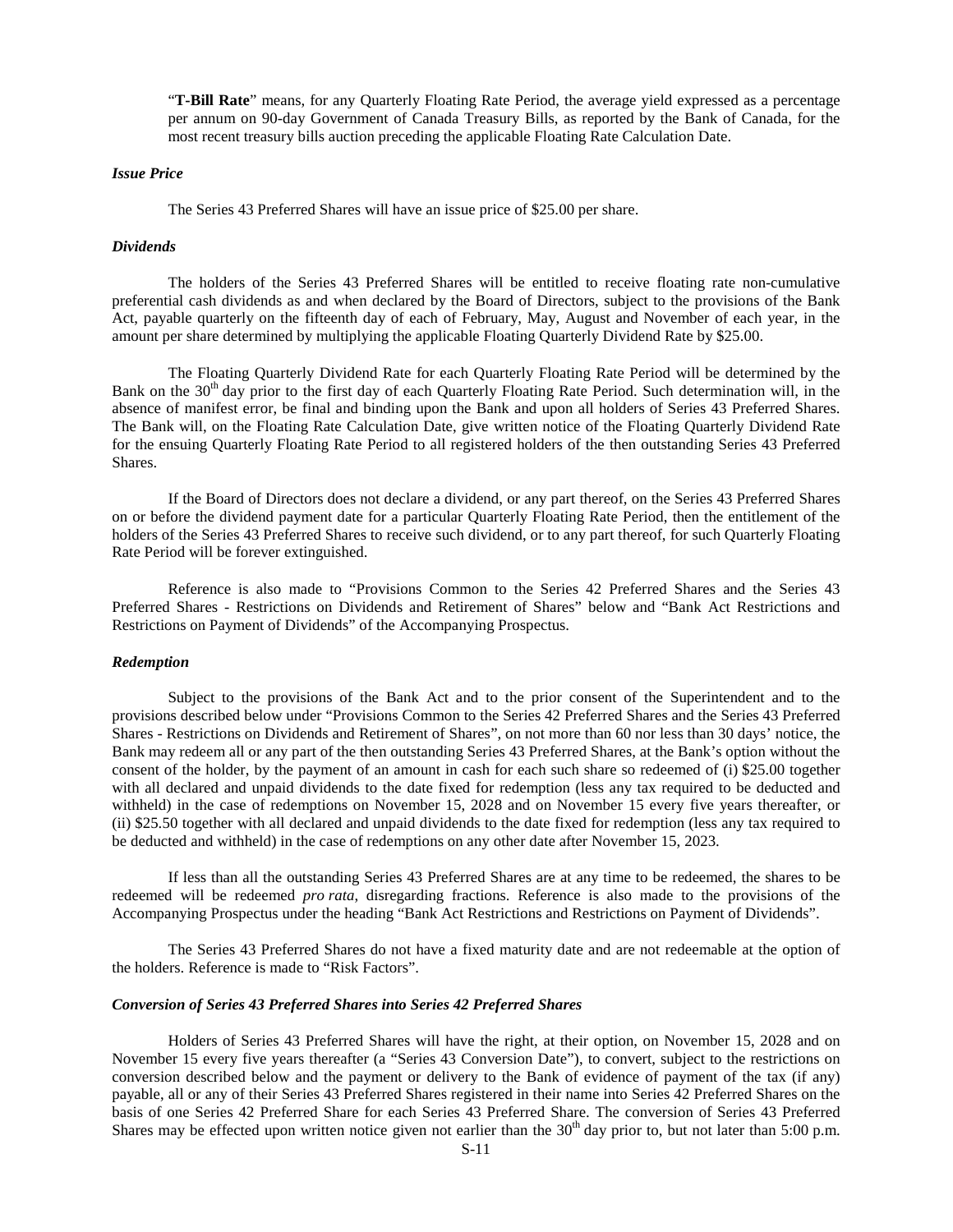(Toronto time) on the 15<sup>th</sup> day preceding, a Series 43 Conversion Date. Once received by the Bank, such written notice is irrevocable.

The Bank will, at least 30 days and not more than 60 days prior to the applicable Series 43 Conversion Date, give notice in writing to the then holders of the Series 43 Preferred Shares of the above-mentioned conversion right. On the Floating Rate Calculation Date, the Bank will give notice in writing to the then registered holders of Series 43 Preferred Shares of the Floating Quarterly Dividend Rate for the next Quarterly Floating Rate Period and, on the Floating Rate Calculation Date immediately prior to each Series 43 Conversion Date, the Annual Fixed Dividend Rate in respect of the Series 42 Preferred Shares for the next succeeding Subsequent Fixed Rate Period.

Holders of Series 43 Preferred Shares will not be entitled to convert their shares into Series 42 Preferred Shares if the Bank determines that there would remain outstanding on a Series 43 Conversion Date less than 1,000,000 Series 42 Preferred Shares, after having taken into account all Series 43 Preferred Shares tendered for conversion into Series 42 Preferred Shares and all Series 42 Preferred Shares tendered for conversion into Series 43 Preferred Shares. The Bank will give notice in writing thereof to all registered holders of the Series 43 Preferred Shares at least seven days prior to the applicable Series 43 Conversion Date. Furthermore, if the Bank determines that there would remain outstanding on a Series 43 Conversion Date less than 1,000,000 Series 43 Preferred Shares, after having taken into account all Series 43 Preferred Shares tendered for conversion into Series 42 Preferred Shares and all Series 42 Preferred Shares tendered for conversion into Series 43 Preferred Shares, then, all, but not part, of the remaining outstanding Series 43 Preferred Shares will automatically be converted into Series 42 Preferred Shares on the basis of one Series 42 Preferred Share for each Series 43 Preferred Share on the applicable Series 43 Conversion Date, without the consent of the holders, and the Bank will give notice in writing thereof to the then registered holders of such remaining Series 43 Preferred Shares at least seven days prior to the Series 43 Conversion Date.

Upon exercise by the holder of this right to convert Series 43 Preferred Shares into Series 42 Preferred Shares, the Bank reserves the right not to issue Series 42 Preferred Shares to any person in certain situations. Reference is made to "Details of the Offering - Right Not to Deliver Shares upon Conversion".

If the Bank gives notice to the registered holders of the Series 43 Preferred Shares of the redemption on a Series 43 Conversion Date of all the Series 43 Preferred Shares, the Bank will not be required to give notice as provided hereunder to the registered holders of the Series 43 Preferred Shares of any dividend rate or of the conversion right of holders of Series 43 Preferred Shares and the right of any holder of Series 43 Preferred Shares to convert such Series 43 Preferred Shares will cease and terminate in that event.

#### **Provisions Common to the Series 42 Preferred Shares and the Series 43 Preferred Shares**

#### *Purchase for Cancellation*

Subject to the provisions of the Bank Act, the prior consent of the Superintendent and the provisions described below under the heading "Restrictions on Dividends and Retirement of Shares", the Bank may at any time purchase for cancellation any of the Series 42 Preferred Shares or any of the Series 43 Preferred Shares in the open market at the lowest price or prices at which in the opinion of the Board of Directors such shares are obtainable.

# *Conversion of Series 42 Preferred Shares and of Series 43 Preferred Shares Upon Occurrence of Non-Viable Contingent Capital Trigger Event*

Upon the occurrence of a Trigger Event, each outstanding Series 42 Preferred Share and each outstanding Series 43 Preferred Share will automatically and immediately be converted, on a full and permanent basis, into a number of Common Shares equal to (Multiplier x Share Value) ÷ Conversion Price (rounding down, if necessary, to the nearest whole number of Common Shares) (a "NVCC Automatic Conversion"). For the purposes of the foregoing:

"**Conversion Price**" means the greater of (i) \$5.00, and (ii) the Current Market Price of the Common Shares. The floor price of \$5.00 is subject to adjustment in the event of (i) the issuance of Common Shares or securities exchangeable for or convertible into Common Shares to all holders of Common Shares as a stock dividend, (ii) the subdivision, redivision or change of the Common Shares into a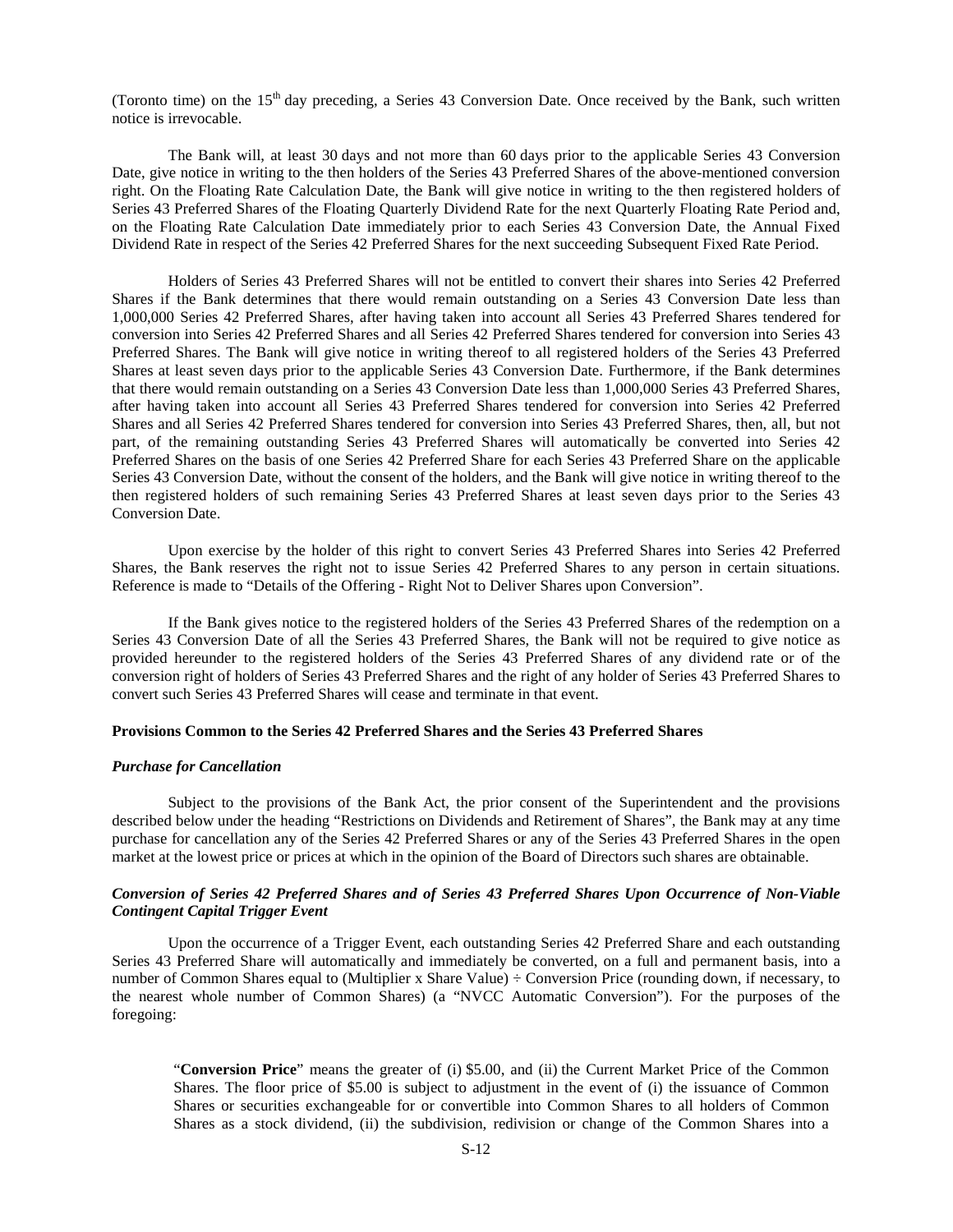greater number of Common Shares, or (iii) the reduction, combination or consolidation of the Common Shares into a lesser number of Common Shares. The adjustment shall be computed to the nearest onetenth of one cent provided that no adjustment of the floor price shall be required unless such adjustment would require an increase or decrease of at least 1% of the floor price then in effect.

"**Current Market Price**" of the Common Shares means the volume weighted average trading price of the Common Shares on the TSX, if such shares are then listed on the TSX, for the 10 consecutive trading days ending on the trading day preceding the date of the Trigger Event. If the Common Shares are not then listed on the TSX, for the purpose of the foregoing calculation reference shall be made to the principal securities exchange or market on which the Common Shares are then listed or quoted or, if no such trading prices are available, "Current Market Price" shall be the fair value of the Common Shares as reasonably determined by the Board of Directors.

"**Multiplier**" means 1.0.

"**Share Value**" means \$25.00 plus declared and unpaid dividends as at the date of the Trigger Event.

"**Trigger Event**" has the meaning set out in the OSFI Guideline for Capital Adequacy Requirements (CAR), Chapter 2 ‒ Definition of Capital, effective November 2017, as such term may be amended or superseded by the OSFI from time to time, which term currently provides that each of the following constitutes a Trigger Event:

- the Superintendent publicly announces that the Bank has been advised, in writing, that the Superintendent is of the opinion that the Bank has ceased, or is about to cease, to be viable and that, after the conversion of all contingent instruments and taking into account any other factors or circumstances that are considered relevant or appropriate, it is reasonably likely that the viability of the Bank will be restored or maintained; or
- a federal or provincial government in Canada publicly announces that the Bank has accepted or agreed to accept a capital injection, or equivalent support, from the federal government or any provincial government or political subdivision or agent or agency thereof without which the Bank would have been determined by the Superintendent to be non-viable.

Fractions of Common Shares will not be issued or delivered pursuant to a NVCC Automatic Conversion and no cash payment will be made in lieu of a fractional Common Share. Notwithstanding any other provision of the Series 42 Preferred Shares or the Series 43 Preferred Shares, the conversion of such shares shall not be an event of default and the only consequence of a Trigger Event under the provisions of such shares will be the conversion of such shares into Common Shares.

In the event of a capital reorganization, consolidation, merger or amalgamation of the Bank or comparable transaction affecting the Common Shares, the Bank will take necessary action to ensure that holders of Series 42 Preferred Shares and Series 43 Preferred Shares, as applicable, receive, pursuant to a NVCC Automatic Conversion, the number of Common Shares or other securities that such holders would have received if the NVCC Automatic Conversion occurred immediately prior to the record date for such event.

# *Right Not to Deliver Shares upon Conversion*

Upon (i) exercise by the holder of his right to convert Series 42 Preferred Shares into Series 43 Preferred Shares, (ii) exercise by the holder of his right to convert Series 43 Preferred Shares into Series 42 Preferred Shares, or (iii) a NVCC Automatic Conversion, the Bank reserves the right not to (a) deliver some or all, as applicable, of Series 42 Preferred Shares, Series 43 Preferred Shares or Common Shares, as the case may be, issuable thereupon to any person whom the Bank or its transfer agent has reason to believe is an Ineligible Person (as defined below) or any person who, by virtue of that conversion or upon a NVCC Automatic Conversion, would become a Significant Shareholder (as defined below), or (b) record in its securities register a transfer or issue of the Series 42 Preferred Shares, Series 43 Preferred Shares or Common Shares, as the case may be, to any person whom the Bank or its transfer agent has reason to believe is an Ineligible Government Holder based on a declaration submitted to the Bank or its transfer agent by or on behalf of such person. In such circumstances, the Bank will hold, as agent for such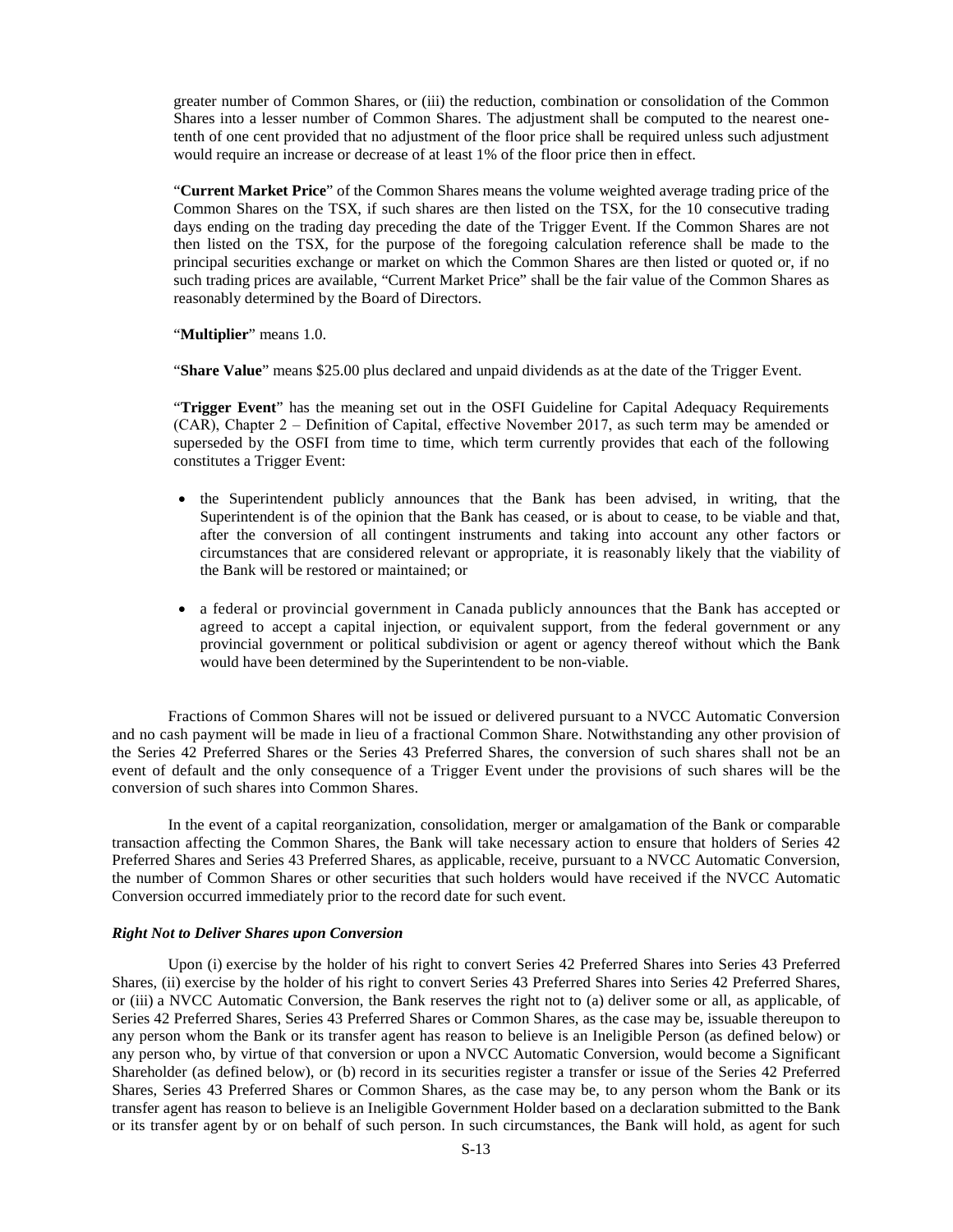persons, the Series 42 Preferred Shares, Series 43 Preferred Shares or Common Shares, as the case may be, that would have otherwise been delivered to such persons and will attempt to facilitate the sale of such Series 42 Preferred Shares, Series 43 Preferred Shares or Common Shares, as the case may be, to parties other than the Bank and its affiliates on behalf of such persons through a registered dealer to be retained by the Bank on behalf of such persons. Those sales (if any) may be made at any time and at any price. The Bank will not be subject to any liability for failure to sell such Series 42 Preferred Shares, Series 43 Preferred Shares or Common Shares, as the case may be, on behalf of such persons or at any particular price on any particular day. The net proceeds received by the Bank from the sale of any such Series 42 Preferred Shares, Series 43 Preferred Shares or Common Shares, as the case may be, will be divided among the applicable persons in proportion to the number of Series 42 Preferred Shares, Series 43 Preferred Shares or Common Shares, as the case may be, that would otherwise have been delivered to them upon the conversion or upon a NVCC Automatic Conversion after deducting the costs of sale and any applicable withholding taxes. For the purposes of the foregoing:

**"Ineligible Government Holder"** means any person who is the federal or a provincial government in Canada or agent or agency thereof, or the government of a foreign country or any political subdivision of a foreign country, or any agent or agency of a foreign government, in each case to the extent that the recording in the Bank's securities register of a transfer or issue of any share of the Bank to such person would cause the Bank to contravene the Bank Act.

**"Ineligible Person"** means any person whose address is in, or whom the Bank or its transfer agent has reason to believe is a resident of, any jurisdiction outside of Canada to the extent that the issuance or delivery by the Bank to such person of Series 42 Preferred Shares, Series 43 Preferred Shares or Common Shares, as the case may be, upon the exercise of rights of conversion or upon a NVCC Automatic Conversion (i) would require the Bank to take any action to comply with securities, banking or analogous laws of such jurisdiction, or (ii) would cause the Bank to be in violation of any law to which the Bank is subject.

**"Significant Shareholder"** means any person who beneficially owns, directly or indirectly, through entities controlled by such person or persons associated with or acting jointly or in concert with such person (as determined in accordance with the Bank Act), shares of any class of the Bank in excess of 10% of the total number of outstanding shares of that class in contravention of the Bank Act.

# *Rights on Liquidation*

In the event of the liquidation, dissolution or winding-up of the Bank, provided that a NVCC Automatic Conversion has not occurred, the holders of Series 42 Preferred Shares or Series 43 Preferred Shares will be entitled to receive \$25.00 per share, together with all dividends declared and unpaid to the date of payment, before any amount may be paid or any of our assets distributed to the registered holders of any shares ranking junior to the Series 42 Preferred Shares or the Series 43 Preferred Shares, as applicable. The holders of Series 42 Preferred Shares and Series 43 Preferred Shares will not be entitled to share in any further distribution of the Bank's assets. If a NVCC Automatic Conversion has occurred, all Series 42 Preferred Shares and all Series 43 Preferred Shares shall have been converted into Common Shares which will rank on a parity with all other Common Shares.

# *Restrictions on Dividends and Retirement of Shares*

So long as any of the Series 42 Preferred Shares or Series 43 Preferred Shares are outstanding, the Bank will not, without the approval of the holders of the relevant series given as specified below:

- (a) pay any dividends on the Common Shares or any other shares ranking junior to the relevant series (other than stock dividends payable in shares of the Bank ranking junior to the relevant series);
- (b) redeem, purchase or otherwise retire any Common Shares or any other shares ranking junior to the relevant series (except out of the net cash proceeds of a substantially concurrent issue of shares ranking junior to the relevant series);
- (c) redeem, purchase or otherwise retire less than all the relevant series then outstanding; or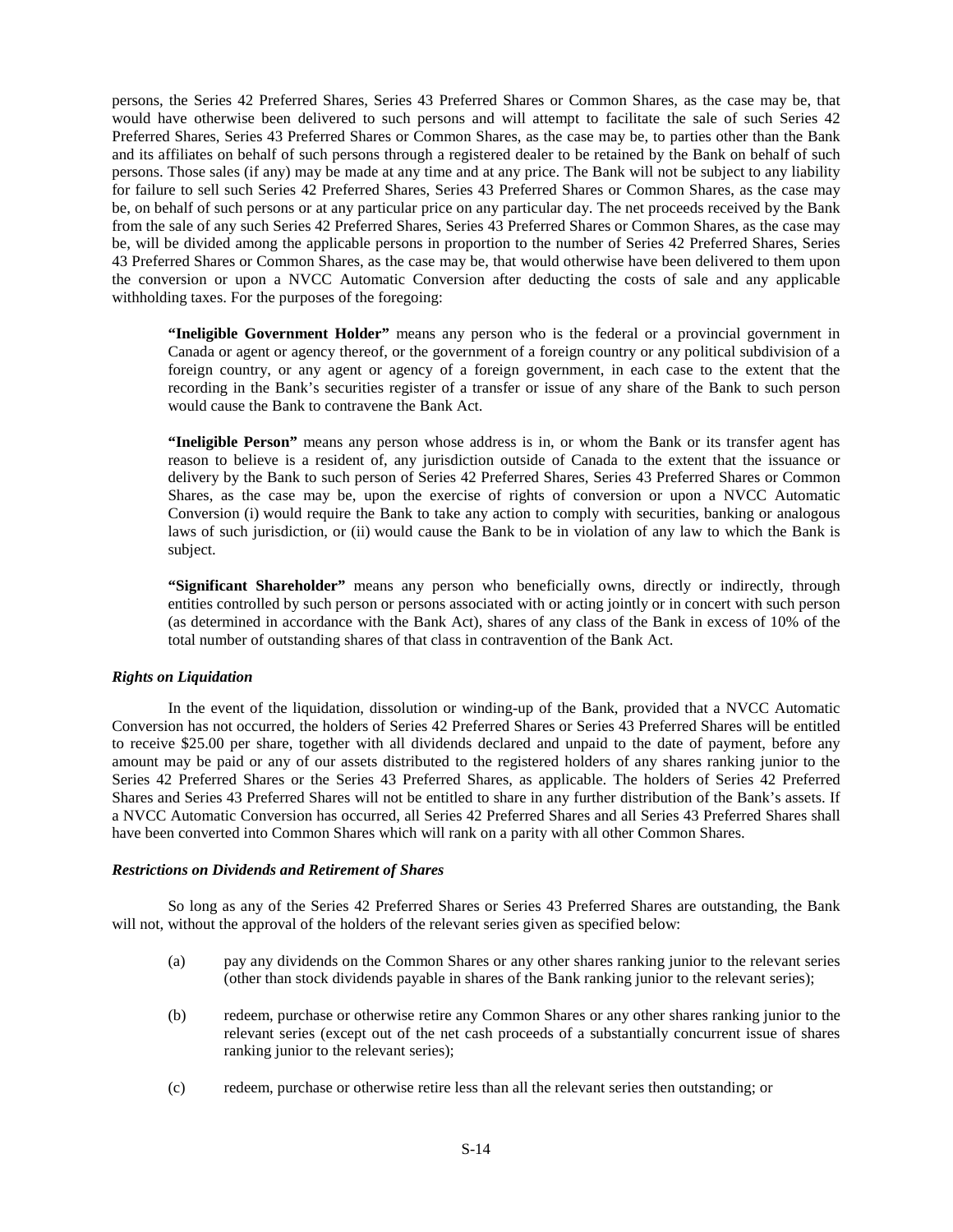(d) except pursuant to any purchase obligation, sinking fund, retraction privilege or mandatory redemption provisions attaching to any series of First Preferred Shares of the Bank, redeem, purchase or otherwise retire any other shares ranking on a parity with the relevant series;

unless, in each such case, all dividends up to and including the dividend payment date for the last completed period for which dividends will be payable will have been declared and paid or set apart for payment in respect of each series of cumulative First Preferred Shares then issued and outstanding and on all other cumulative shares ranking on a parity with the First Preferred Shares and there will have been paid or set apart for payment all declared dividends in respect of each series of non-cumulative First Preferred Shares (including the Series 42 Preferred Shares and the Series 43 Preferred Shares) then issued and outstanding and on all other non-cumulative shares ranking on a parity with the First Preferred Shares. Reference is made to "Bank Act Restrictions and Restrictions on Payment of Dividends" of the Accompanying Prospectus.

#### *Issue of Additional Series of First Preferred Shares*

The Bank may issue other series of First Preferred Shares ranking on a parity with the Series 42 Preferred Shares and the Series 43 Preferred Shares without the authorization of the holders of either the Series 42 Preferred Shares or the Series 43 Preferred Shares, if at the date of such issuance all cumulative dividends up to and including the dividend payment date for the last completed period for which such cumulative dividends shall be payable shall have been declared and paid or set apart for payment in respect of each series of cumulative First Preferred Shares then issued and outstanding, if any, and any declared and unpaid non-cumulative dividends shall have been paid or set apart for payment in respect of each series of non-cumulative First Preferred Shares then issued and outstanding.

#### *Amendments to Series*

The Bank will not, without the approval of the holders of the applicable series given as specified below under "Shareholder Approvals", delete or vary any rights, privileges, restrictions and conditions attaching to the Series 42 Preferred Shares or the Series 43 Preferred Shares. In addition to the aforementioned approval, the Bank will not without, but may from time to time with, the prior approval of the Superintendent, make any such deletion or variation which might affect the classification afforded the Series 42 Preferred Shares or the Series 43 Preferred Shares from time to time for capital adequacy requirements pursuant to the Bank Act and the regulations and guidelines thereunder.

#### *Shareholder Approvals*

The approval of any amendments to the rights, privileges, restrictions and conditions attaching to the Series 42 Preferred Shares or the Series 43 Preferred Shares may be given by a resolution carried by the affirmative vote of not less than  $66^2/3\%$  of the votes cast at a meeting of holders of the relevant series which a majority of the outstanding shares of the relevant series is represented or, if no such quorum is present at such meeting, at any adjourned meeting at which shareholders then present or represented by proxy would form the necessary quorum.

In addition to the aforementioned approval, any amendments to the rights, privileges, restrictions and conditions attaching to the Series 42 Preferred Shares or the Series 43 Preferred Shares that affect the classification afforded to the Series 42 Preferred Shares or the Series 43 Preferred Shares from time to time for capital adequacy requirements pursuant to the Bank Act and the regulations and guidelines thereunder can only be made with the consent of the Superintendent.

# *Voting Rights*

Subject to the provisions of the Bank Act, the holders of Series 42 Preferred Shares or Series 43 Preferred Shares as such will not be entitled to receive notice of, attend, or vote at, any meeting of the shareholders of the Bank unless and until the first time at which the rights of such holders to any undeclared dividends have become extinguished as described under "Certain Provisions of the Series 42 Preferred Shares as a Series - Dividends" and "Certain Provisions of the Series 43 Preferred Shares as a Series - Dividends". In that event, the holders of the relevant series will be entitled to receive notice of, and to attend, meetings of shareholders at which directors of the Bank are to be elected and will be entitled to one vote for each share held. The voting rights of the holders of shares of the relevant series will forthwith cease upon payment by the Bank of the first quarterly dividend on the shares of such series to which the holders are entitled subsequent to the time such voting rights first arose. At such time as the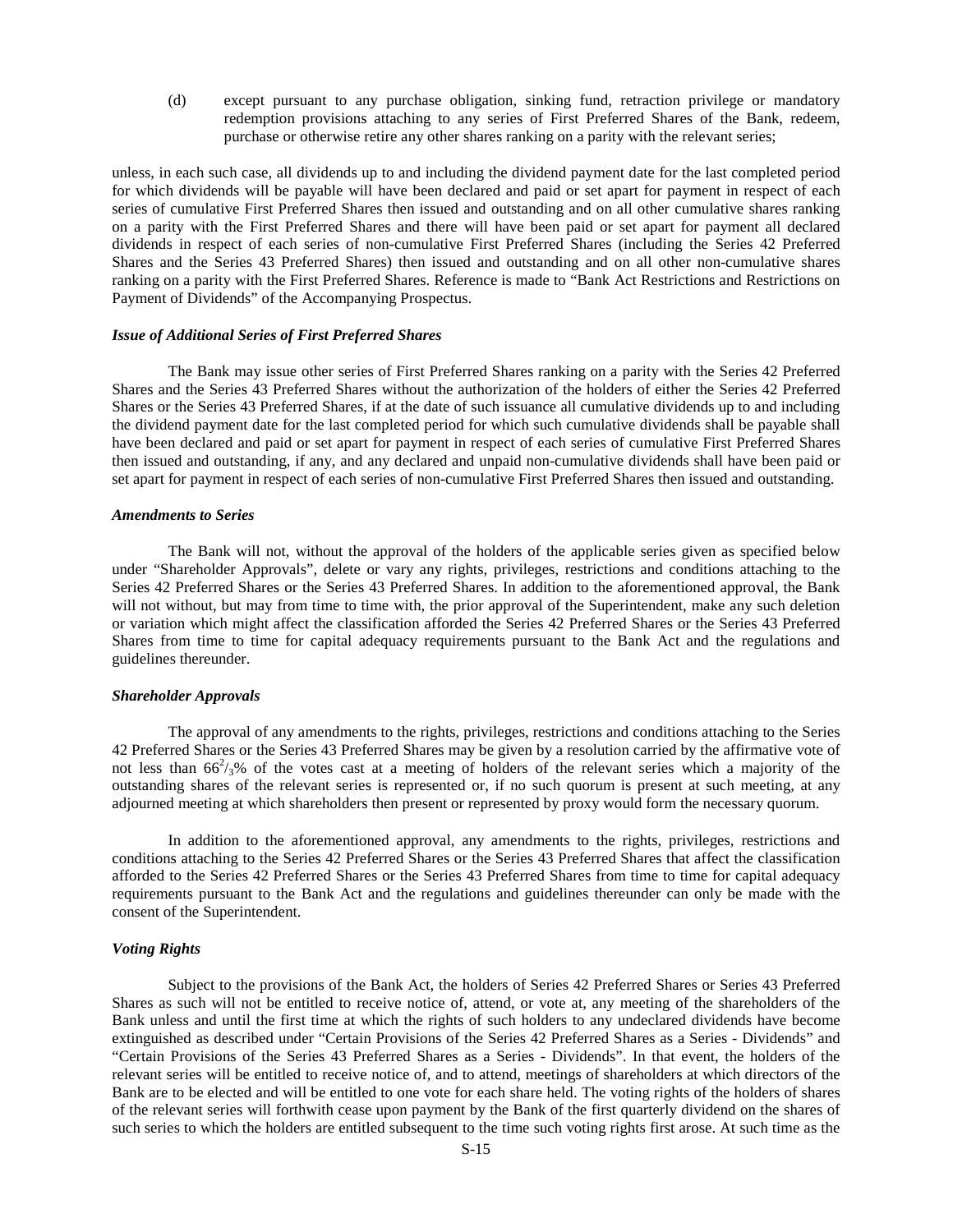rights of such holders to any undeclared dividends on the shares of the relevant series have again become extinguished, such voting rights will become effective again and so on from time to time.

In connection with any action to be taken by the Bank which requires the approval of the holders of Series 42 Preferred Shares or Series 43 Preferred Shares voting as a series or as part of the class, each such share will entitle the holder thereof to one vote.

# *Tax Election*

The Series 42 Preferred Shares and the Series 43 Preferred Shares will be "taxable preferred shares" as defined in the Tax Act for the purposes of the tax under Part IV.1 of the Tax Act applicable to certain corporate holders of such shares. The terms of each of the Series 42 Preferred Shares and the Series 43 Preferred Shares will require the Bank to make the necessary election under Part VI.1 of the Tax Act to pay tax under Part VI.1 at a rate such that corporate holders will not be subject to tax under Part IV.1 of the Tax Act on dividends received (or deemed to be received) on the Series 42 Preferred Shares and the Series 43 Preferred Shares, respectively.

#### *Business Days*

If any action is required to be taken by the Bank on a day that is not a business day, then such action will be taken on the next succeeding day that is a business day.

## <span id="page-15-0"></span>**Bank Act Restrictions and Approvals**

The Accompanying Prospectus sets out a summary of the restrictions contained in the Bank Act concerning the declaration and payment of dividends. The Bank does not anticipate that such restrictions will prevent a declaration or payment of dividends on the Series 42 Preferred Shares or Series 43 Preferred Shares in the normal course and the Superintendent has not made any direction to the Bank pursuant to the Bank Act regarding its capital or its liquidity. The Accompanying Prospectus also sets out a summary of the restrictions contained in the Bank Act concerning the issue, transfer, acquisition, beneficial ownership and voting of all shares of the Bank.

#### <span id="page-15-1"></span>**Earnings Coverage Ratios**

The following consolidated earnings coverage ratios, taking into account the First Preferred Shares, innovative capital instruments and subordinated debentures outstanding as of October 31, 2017 and April 30, 2018 (assuming each of the securities was outstanding from the first day of such period) and giving effect to new issues and redemptions, including the issue of the Series 42 Preferred Shares to be distributed under this Prospectus Supplement and the redemption by NBC Asset Trust on June 30, 2018 of all of the outstanding 400,000 Trust Capital Securities – Series 1 issued by NBC Asset Trust, are calculated for the 12 months ended October 31, 2017 and for the 12 months ended April 30, 2018:

|                          | October 31, 2017      | April 30, 2018        |
|--------------------------|-----------------------|-----------------------|
| Earnings coverage ratios | $12.08 \text{ times}$ | $12.80 \text{ times}$ |

The Bank's dividend requirements on all of its outstanding First Preferred Shares, after giving effect to new issues and redemptions, including the issue of the Series 42 Preferred Shares to be distributed under this Prospectus Supplement, and adjusted to a before-tax equivalent using a statutory income tax rate of 26.7% for the 12 months ended October 31, 2017 and 26.7% for the 12 months ended April 30, 2018, respectively, amounted to \$159 million for the 12 months ended October 31, 2017 and \$159 million for the 12 months ended April 30, 2018, respectively. The Bank's disbursement requirements for innovative capital instruments for the 12 months ended October 31, 2017 and for the 12 months ended April 30, 2018 amounted to \$26 million and \$26 million, respectively, after giving effect to new issues and redemptions, including the redemption by NBC Asset Trust on June 30, 2018 of all of the outstanding 400,000 Trust Capital Securities – Series 1 issued by NBC Asset Trust. The Bank's interest requirements for subordinated debentures were \$24 million for the 12 months ended October 31, 2017 and \$24 million for the 12 months ended April 30, 2018, respectively. The Bank's earnings before income taxes, noncontrolling interest, debentures and innovative capital instruments for the 12 months ended October 31, 2017 and for the 12 months ended April 30, 2018 were \$2,524 million and \$2,677 million, respectively, which are 12.08 times and 12.80 times, the Bank's aggregate dividend, disbursement on innovative capital instruments and interest requirements for this period, respectively, after giving effect to new issues and redemptions, including the issue of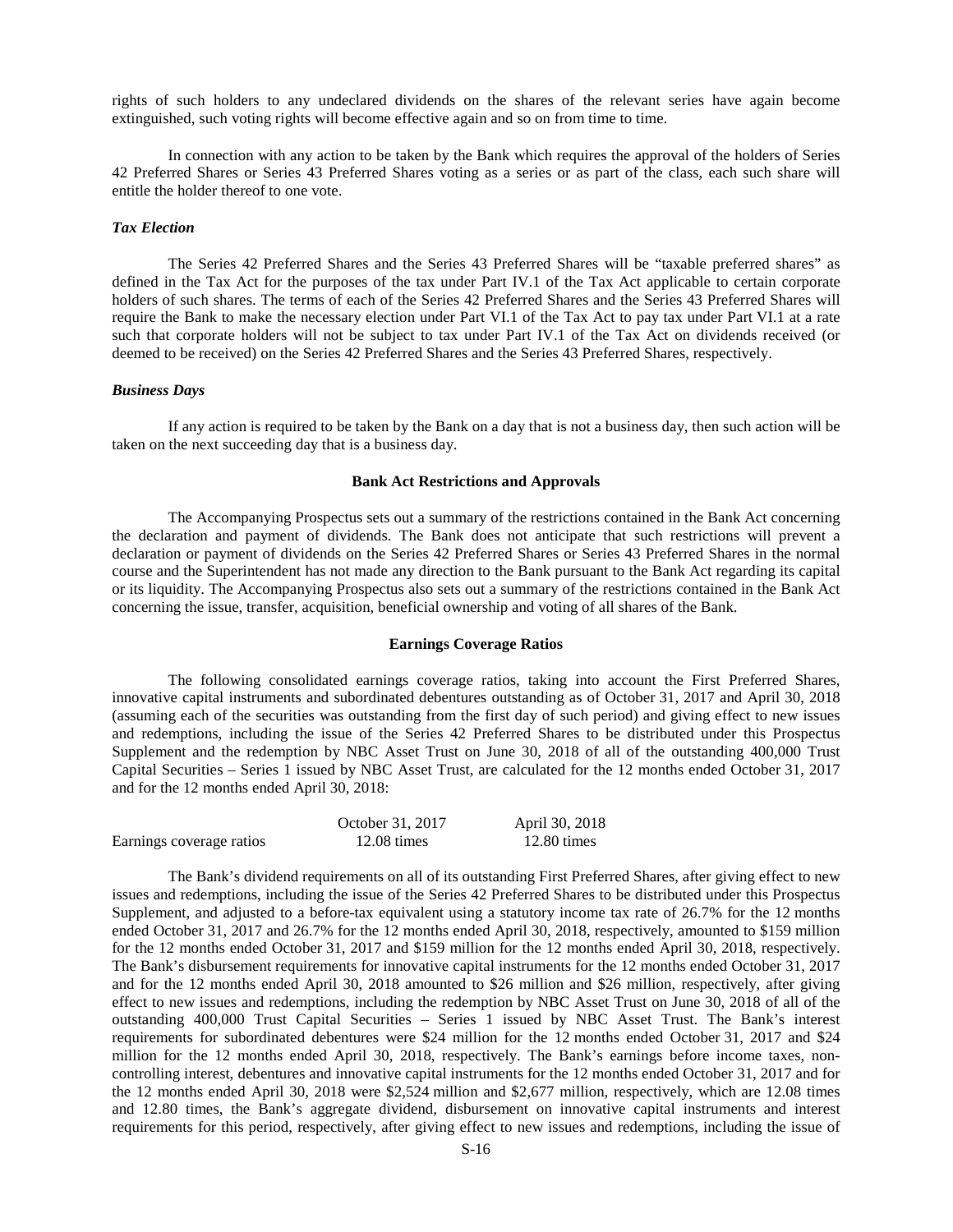the Series 42 Preferred Shares and the redemption by NBC Asset Trust on June 30, 2018 of all of the outstanding 400,000 Trust Capital Securities – Series 1 issued by NBC Asset Trust.

#### <span id="page-16-0"></span>**Ratings**

The Series 42 Preferred Shares have been assigned a rating of "Pfd-2 (Low)" by DBRS Limited ("DBRS"). A "Pfd-2" rating is the second highest of five categories available from DBRS for first preferred shares. A reference to "high" or "low" reflects the relative standing within the rating category.

The Series 42 Preferred Shares have been assigned a rating of "P-3(High)" by S&P, using the S&P Canadian scale for first preferred shares and have been assigned a rating of "BB+" using S&P's global scale for first preferred shares. The "P-3" rating is the third highest of the five categories used by S&P on its Canadian first preferred share scale. The "BB" rating is the fifth highest of the nine categories used by S&P on its global scale. A reference to "high" or "low" or "+/-" reflects the relative standing within the rating category.

The Series 42 Preferred Shares have been assigned a rating of "Ba1" (hyb) by Moody's. A "Ba" rating by Moody's is the fifth highest of the nine categories used by Moody's. The modifier "1" indicates that the obligation ranks at the higher of the "Ba" rating category. The "hyb" indicator signals the potential for ratings volatility due to less predictable exogenous (and often non-credit linked) factors such as regulatory and/or government intervention coupled with a hybrid's equity-like features.

The Bank made payments to DBRS, S&P and Moody's in connection with the assignment of ratings on its rated instruments. In addition, the Bank has or may have made payments in respect of certain other services provided to the Bank by each of such rating agencies during the last two years.

Credit ratings are intended to provide investors with an independent measure of credit quality of any issue of securities. The credit ratings accorded to securities by the rating agencies are not recommendations to purchase, hold or sell the securities inasmuch as such ratings do not comment as to market price or suitability for a particular investor. There is no assurance that any rating will remain in effect for any given period of time or that any rating will not be revised or withdrawn entirely by a rating agency in the future if in its judgment circumstances so warrant, and if any such rating is so revised or withdrawn, the Bank is under no obligation to update this Prospectus Supplement. Prospective purchasers of Series 42 Preferred Shares should consult the relevant rating organization with respect to the interpretation and implications of the foregoing ratings.

#### <span id="page-16-1"></span>**Plan of Distribution**

Pursuant to an agreement (the "Underwriting Agreement") dated June 4, 2018 between the Bank and the Underwriters, the Bank has agreed to sell and the Underwriters have jointly and not solidarily (the equivalent of severally at common law) agreed to purchase on June 11, 2018, or on such other date not later than July 9, 2018 as may be agreed upon, subject to the terms and conditions contained therein, all but not less than all of the 12,000,000 Series 42 Preferred Shares at a price of \$25.00 per share payable in cash to the Bank against delivery of the Series 42 Preferred Shares. The offering price was determined by negotiations between the Bank and the Underwriters. The Underwriting Agreement provides that the Underwriters will be paid an underwriting fee per share equal to \$0.25 with respect to Series 42 Preferred Shares sold to certain institutions and \$0.75 with respect to all other Series 42 Preferred Shares sold. Assuming no Series 42 Preferred Shares are sold to such institutions, the total underwriting fee would be \$9,000,000.

The obligations of the Underwriters under the Underwriting Agreement may be terminated at their discretion on the basis of their assessment of the state of the financial markets and may also be terminated upon the occurrence of certain stated events. The Underwriters are, however, obligated to take up and pay for all of the Series 42 Preferred Shares if any of the Series 42 Preferred Shares are purchased under the Underwriting Agreement.

The Bank has applied to list the Series 42 Preferred Shares, the Series 43 Preferred Shares and the Common Shares into which such shares may be converted upon the occurrence of a Trigger Event on the TSX. Listing is subject to the approval of the TSX in accordance with its applicable listing requirements.

After the Underwriters have made a reasonable effort to sell all of the Series 42 Preferred Shares at \$25.00 per share, the Underwriters may subsequently reduce, and thereafter change, from time to time, the price at which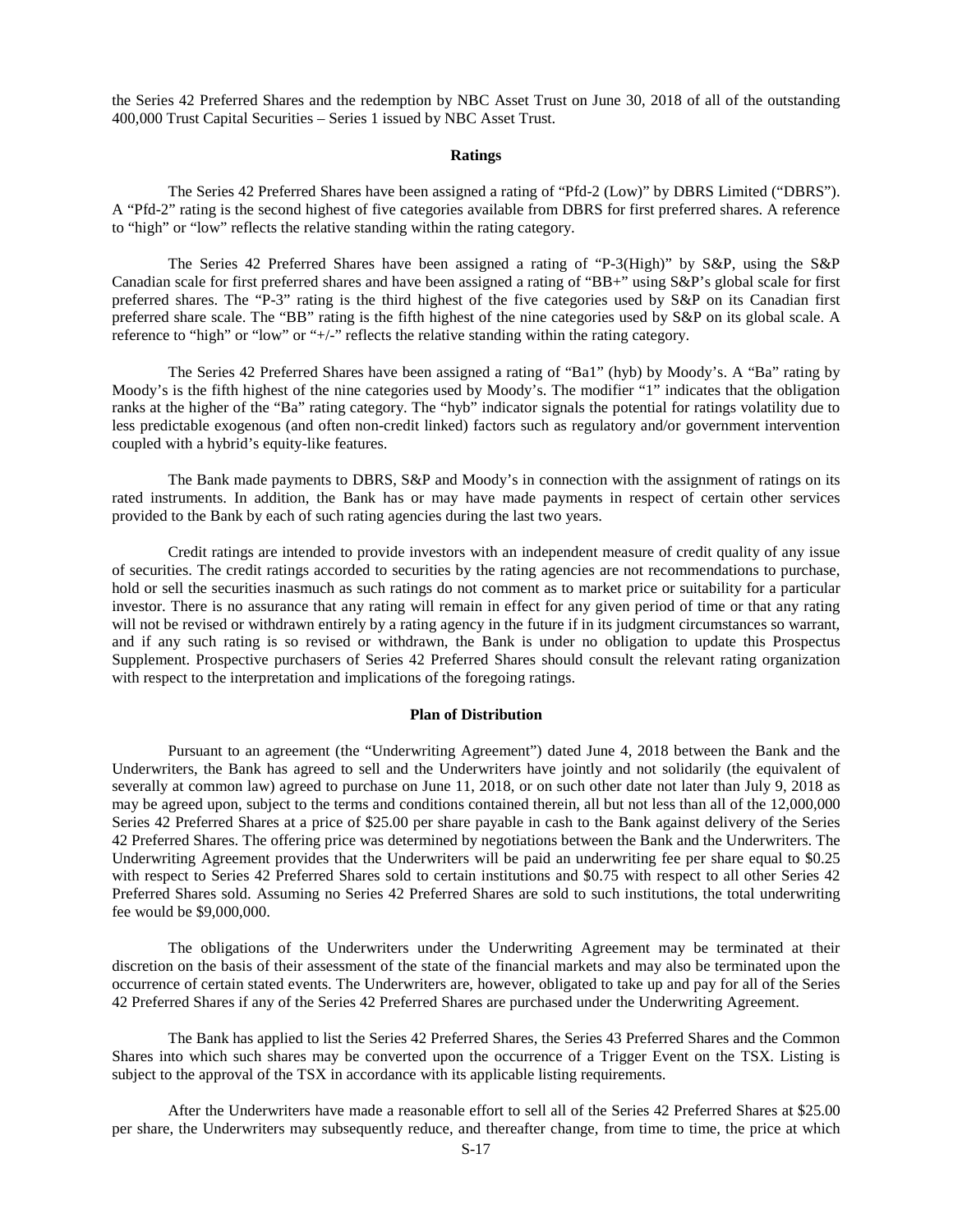the Series 42 Preferred Shares are offered to an amount not greater than \$25.00 per share and, in such case, the compensation realized by the Underwriters will be decreased by the amount that the aggregate price paid by purchasers for the Series 42 Preferred Shares is less than the gross proceeds paid by the Underwriters to the Bank.

Neither the Series 42 Preferred Shares nor the Series 43 Preferred Shares have been or will be registered under the *Securities Act of 1933* of the United States of America, as amended (the "1933 Act") or any state securities laws and may not be offered or sold within the United States, territories or possessions or to, or for the account or benefit of, U.S. persons (as defined in Regulation S under the 1933 Act) except in transactions exempt from the registration requirements of the 1933 Act.

In connection with this offering, the Underwriters may, subject to applicable laws, over-allot or effect transactions which stabilize or maintain the market price of the Series 42 Preferred Shares at a level other than that which might otherwise prevail in the open market.

Pursuant to the policy statement of certain securities regulators, the Underwriters may not, throughout the period of distribution of Series 42 Preferred Shares, bid for or purchase Series 42 Preferred Shares. The foregoing restriction is subject to certain exceptions including: (i) a bid or purchase permitted under the Universal Market Integrity Rules for the Investment Industry Regulatory Organization of Canada relating to market stabilization and passive market making activities; and (ii) a bid or purchase made for and on behalf of a customer where the order was not solicited during the period of the distribution, provided that the bid or purchase was not engaged in for the purpose of creating actual or apparent active trading in, or raising the price of such securities.

As a result of these activities, the price of the Series 42 Preferred Shares may be higher than the price that otherwise might exist in the open market. Such transactions, if commenced, may be discontinued at any time. The Underwriters may carry out these transactions on any stock exchange on which the Series 42 Preferred Shares are listed, in the over-the-counter market, or otherwise.

**National Bank Financial Inc., one of the Underwriters, is an indirect wholly-owned subsidiary of the Bank. As a result, the Bank is a related and connected issuer to National Bank Financial Inc. under applicable securities legislation. The decision to distribute the Series 42 Preferred Shares and the determination of the terms of the distribution were made through negotiation between the Bank and the Underwriters. BMO Nesbitt Burns Inc., an Underwriter, in respect of which the Bank is not a related or connected issuer, has participated in the structuring and pricing of the offering and in the due diligence activities performed by the Underwriters for the offering and review of this Prospectus Supplement. National Bank Financial Inc. will not receive any benefit in connection with this offering other than its share of the Underwriters' fee payable by the Bank.**

# <span id="page-17-0"></span>**Certain Canadian Federal Income Tax Considerations**

In the opinion of McCarthy Tétrault LLP, counsel to the Bank, and Torys LLP, counsel to the Underwriters, the following is a summary of the principal Canadian federal income tax considerations generally applicable to a holder of Series 42 Preferred Shares acquired pursuant to this Prospectus Supplement, Series 43 Preferred Shares acquired on a conversion of Series 42 Preferred Shares and Common Shares acquired pursuant to a NVCC Automatic Conversion, who, for the purposes of the Tax Act and at all relevant times, is or is deemed to be a resident of Canada, deals at arm's length with the Bank, is not affiliated with the Bank, holds the Series 42 Preferred Shares and will hold any Series 43 Preferred Shares and Common Shares (as applicable) as capital property and is not exempt from tax under Part I of the Tax Act (a "Holder").

Generally, the Series 42 Preferred Shares, the Series 43 Preferred Shares and the Common Shares will be capital property to a Holder provided the Holder does not acquire or hold such shares in the course of carrying on a business of trading or dealing in securities and does not acquire them as part of an adventure or concern in the nature of trade. Certain Holders whose Series 42 Preferred Shares, Series 43 Preferred Shares or Common Shares would not otherwise qualify as capital property may, in certain circumstances, be entitled to have them and all other "Canadian securities", as defined in the Tax Act, owned by such Holder in the taxation year of the election and in all subsequent taxation years, treated as capital property by making the irrevocable election permitted by subsection 39(4) of the Tax Act.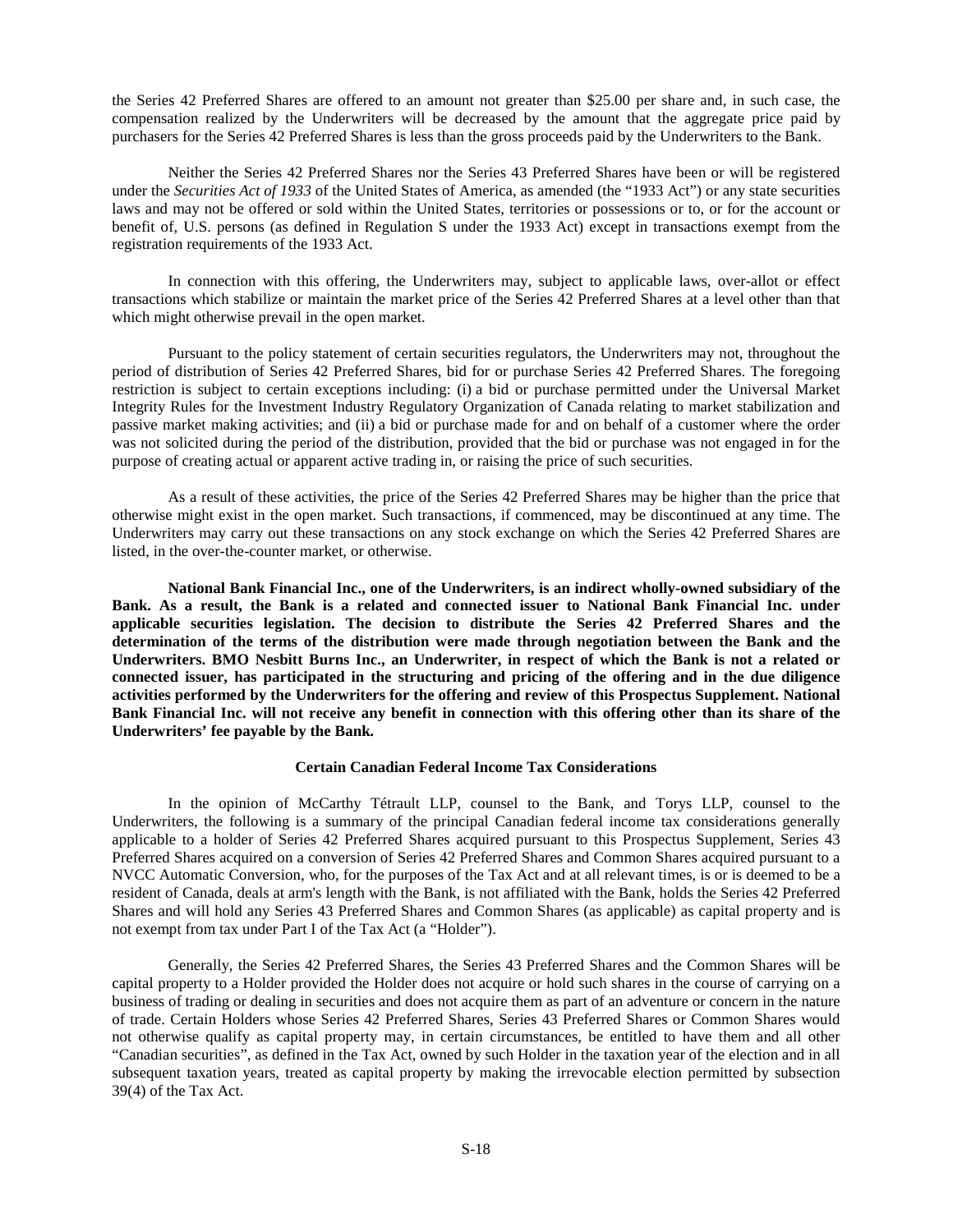This summary does not apply to a holder (i) that is a "financial institution", as defined in the Tax Act for purposes of the mark-to-market rules; (ii) an interest in which is a "tax shelter investment" (as defined in the Tax Act); (iii) who has made a "functional currency" election under the Tax Act to determine its "Canadian tax results" (as defined in the Tax Act) in a currency other than Canadian currency; (iv) that has entered into, or will enter into, with respect to the Series 42 Preferred Shares, Series 43 Preferred Shares or the Common Shares, a "derivative forward agreement" or "synthetic disposition arrangement" (each as defined in the Tax Act); or (v) who receives dividends on the Series 42 Preferred Shares, the Series 43 Preferred Shares, or the Common Shares where there is, in respect of such shares, a "dividend rental arrangement" (as defined in the Tax Act). Such holders should consult their own tax advisors. Furthermore, this summary is not applicable to a Holder that is a "specified financial institution" (as defined in the Tax Act) that receives (or is deemed to receive), alone or together with persons with whom it does not deal at arm's length, in the aggregate, dividends in respect of more than 10% of the Series 42 Preferred Shares or the Series 43 Preferred Shares, as the case may be, outstanding at the time the dividend is received or deemed to be received. This summary also assumes that all issued and outstanding Series 42 Preferred Shares and Series 43 Preferred Shares will be listed on a "designated stock exchange" (as defined in the Tax Act) in Canada (which currently includes the TSX) at such times as dividends (including deemed dividends) are received (or deemed to be received) on such shares.

This summary is of a general nature only and is not intended to be, nor should it be construed to be, legal or tax advice to any particular Holder and no representation with respect to the income tax consequences to any particular Holder is made. Accordingly, prospective Holders are urged to consult their own tax advisors with respect to the consequences of acquiring, holding or disposing of Series 42 Preferred Shares, Series 43 Preferred Shares or Common Shares in their particular circumstances.

This summary is based upon the current provisions of the Tax Act, the regulations thereunder in force as of the date hereof, all specific proposals to amend the Tax Act and the regulations thereunder publicly announced by or on behalf of the Minister of Finance (Canada) prior to the date hereof (the "Proposals") and counsel's understanding of the current administrative practices and assessing policies published in writing by the Canada Revenue Agency prior to the date hereof. Except for the Proposals, this summary does not otherwise take into account any changes in law or in administrative practices or assessing policies, whether by legislative, administrative or judicial decision or action, nor does it take into account or consider any provincial, territorial or foreign income tax considerations, which may differ materially from those discussed herein. No assurance can be given that the Proposals will be enacted as proposed or at all.

#### *Dividends*

Dividends (including deemed dividends) received on the Series 42 Preferred Shares, the Series 43 Preferred Shares or the Common Shares by a Holder who is an individual (other than certain trusts) will be included in the individual's income and generally will be subject to the gross-up and dividend tax credit rules normally applicable to taxable dividends received by individuals from taxable Canadian corporations, including the enhanced dividend tax credit rules applicable to any dividends designated by the Bank as "eligible dividends" in accordance with the Tax Act.

Dividends (including deemed dividends) on the Series 42 Preferred Shares, the Series 43 Preferred Shares or the Common Shares received by a Holder that is a corporation will be included in computing the corporation's income and will generally be deductible in computing its taxable income. In the case of a corporate Holder, it is possible that in certain circumstances all or part of a dividend may be treated as proceeds of disposition or a capital gain of such Holder from the disposition of a capital property and not as a dividend. Holders that are corporations should consult their own tax advisors having regard to their particular circumstances.

The Series 42 Preferred Shares and the Series 43 Preferred Shares will be "taxable preferred shares" as defined in the Tax Act for the purposes of the tax under Part IV.1 of the Tax Act applicable to certain corporate Holders of the Series 42 Preferred Shares and Series 43 Preferred Shares. The terms of each of the Series 42 Preferred Shares and the Series 43 Preferred Shares require the Bank to make the necessary election under Part VI.1 of the Tax Act so that corporate Holders will not be subject to tax under Part IV.1 of the Tax Act on dividends received (or deemed to be received) on the Series 42 Preferred Shares and the Series 43 Preferred Shares, respectively.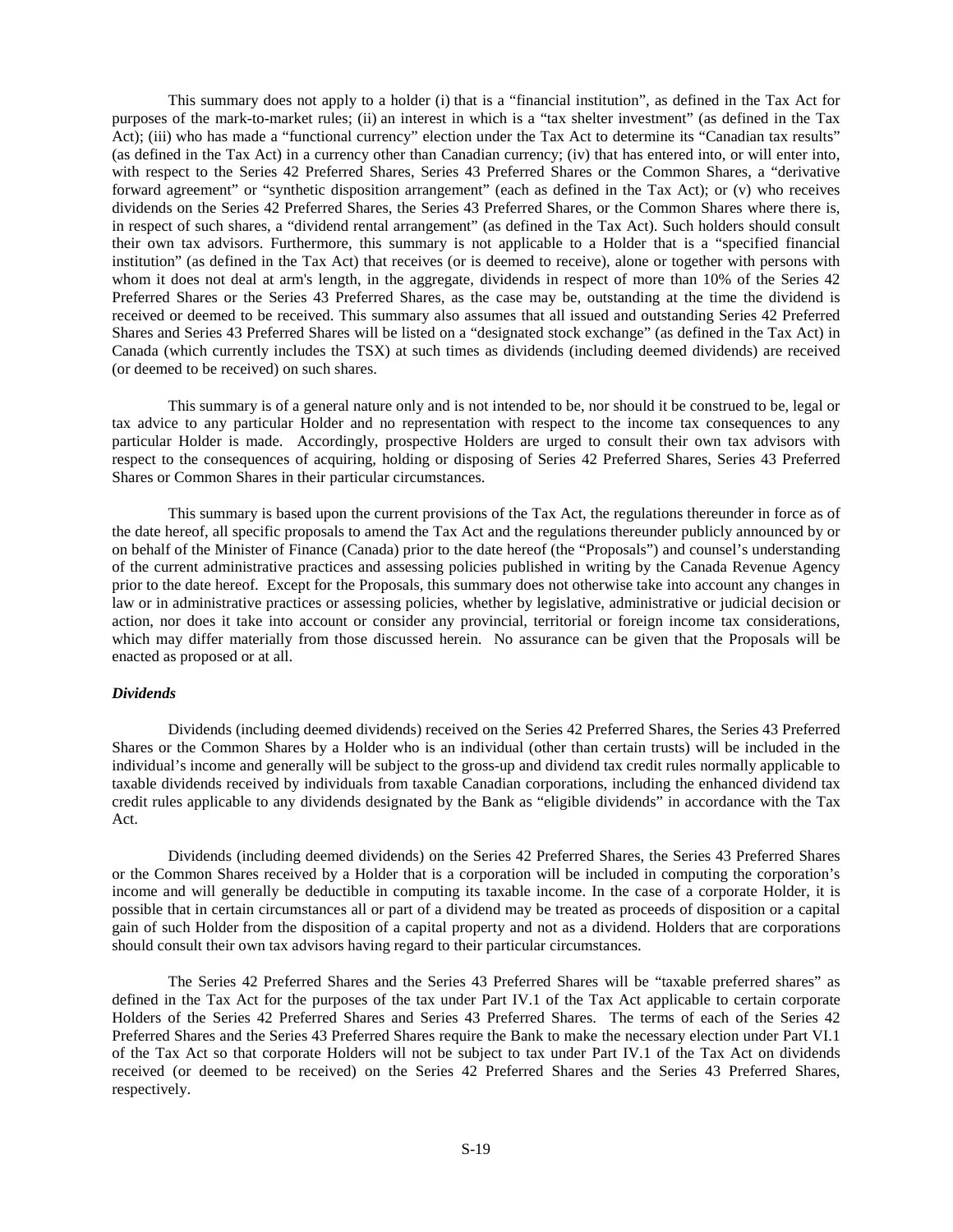A Holder that is a "private corporation", as defined in the Tax Act, or any other Canadian resident corporation controlled, whether by reason of a beneficial interest in one or more trusts or otherwise, by or for the benefit of an individual (other than a trust) or a related group of individuals (other than trusts), will generally be liable to pay a refundable tax under Part IV of the Tax Act on dividends received (or deemed to be received) on the Series 42 Preferred Shares, the Series 43 Preferred Shares or the Common Shares to the extent such dividends are deductible in computing its taxable income.

#### *Dispositions*

A Holder who disposes of or is deemed to dispose of the Series 42 Preferred Shares, the Series 43 Preferred Shares or the Common Shares (including, generally, on redemption of the shares or other acquisition by the Bank but excluding on a conversion) will generally realize a capital gain (or sustain a capital loss) to the extent that the proceeds of disposition, net of any reasonable costs of disposition, exceed (or are exceeded by) the adjusted cost base of such shares to the Holder thereof immediately before the disposition or deemed disposition. The amount of any deemed dividend arising on the redemption or acquisition by the Bank of Series 42 Preferred Shares, the Series 43 Preferred Shares or the Common Shares will generally not be included in computing the proceeds of disposition of a Holder for purposes of computing the capital gain or capital loss arising on the disposition of such shares. See "Redemption" below. If the Holder is a corporation, any such capital loss may in certain circumstances be reduced by the amount of any dividends, including deemed dividends, which have been received on such shares to the extent and under circumstances prescribed by the Tax Act. Analogous rules apply to a partnership or trust of which a corporation, trust or partnership is a member or beneficiary.

Generally, one-half of any such capital gain will be included in computing the Holder's income as a taxable capital gain. One-half of any such capital loss (an allowable capital loss) realized in a taxation year must be deducted from the Holder's taxable capital gains realized in that year in accordance with the rules contained in the Tax Act. Allowable capital losses in excess of taxable capital gains realized in a taxation year may be carried back and deducted in any of the three preceding taxation years or carried forward and deducted in any subsequent taxation year against net taxable capital gains realized in such years, to the extent and under the circumstances described in the Tax Act. Taxable capital gains of a "Canadian-controlled private corporation" (as defined in the Tax Act) may be subject to an additional refundable tax.

# *Redemption*

If the Bank redeems for cash or otherwise acquires the Series 42 Preferred Shares, the Series 43 Preferred Shares or the Common Shares, other than by a purchase in the open market in the manner in which shares are normally purchased by a member of the public in the open market, the Holder will be deemed to have received a dividend equal to the amount, if any, paid by the Bank, including any redemption premium, in excess of the paid-up capital in respect of such shares at such time as computed for purposes of the Tax Act. See "Dividends" above. Generally, the difference between the amount paid by the Bank and the amount of the deemed dividend will be treated as proceeds of disposition for the purposes of computing the capital gain or capital loss arising on the disposition of such shares. See "Dispositions" above.

#### *Conversion*

The conversion of (i) a Series 42 Preferred Share into a Series 43 Preferred Share or Common Share; and (ii) a Series 43 Preferred Share into a Series 42 Preferred Share or Common Share, will be deemed not to be a disposition of property and, accordingly, will not give rise to a capital gain or capital loss. The cost to a Holder of a Series 42 Preferred Share, Series 43 Preferred Share or Common Share, as the case may be, received on the conversion will be deemed to be an amount equal to the adjusted cost base to the Holder of the converted Series 42 Preferred Share or Series 43 Preferred Share, as the case may be, immediately before the conversion. The adjusted cost base of the Series 42 Preferred Shares, Series 43 Preferred Shares or Common Shares, respectively, held by the Holder will be determined in accordance with the averaging rules in the Tax Act.

#### *Alternative Minimum Tax*

A capital gain realized, or a dividend received or deemed to be received, by a Holder who is an individual or trust (other than certain specified trusts) may give rise to a liability for alternative minimum tax under the Tax Act.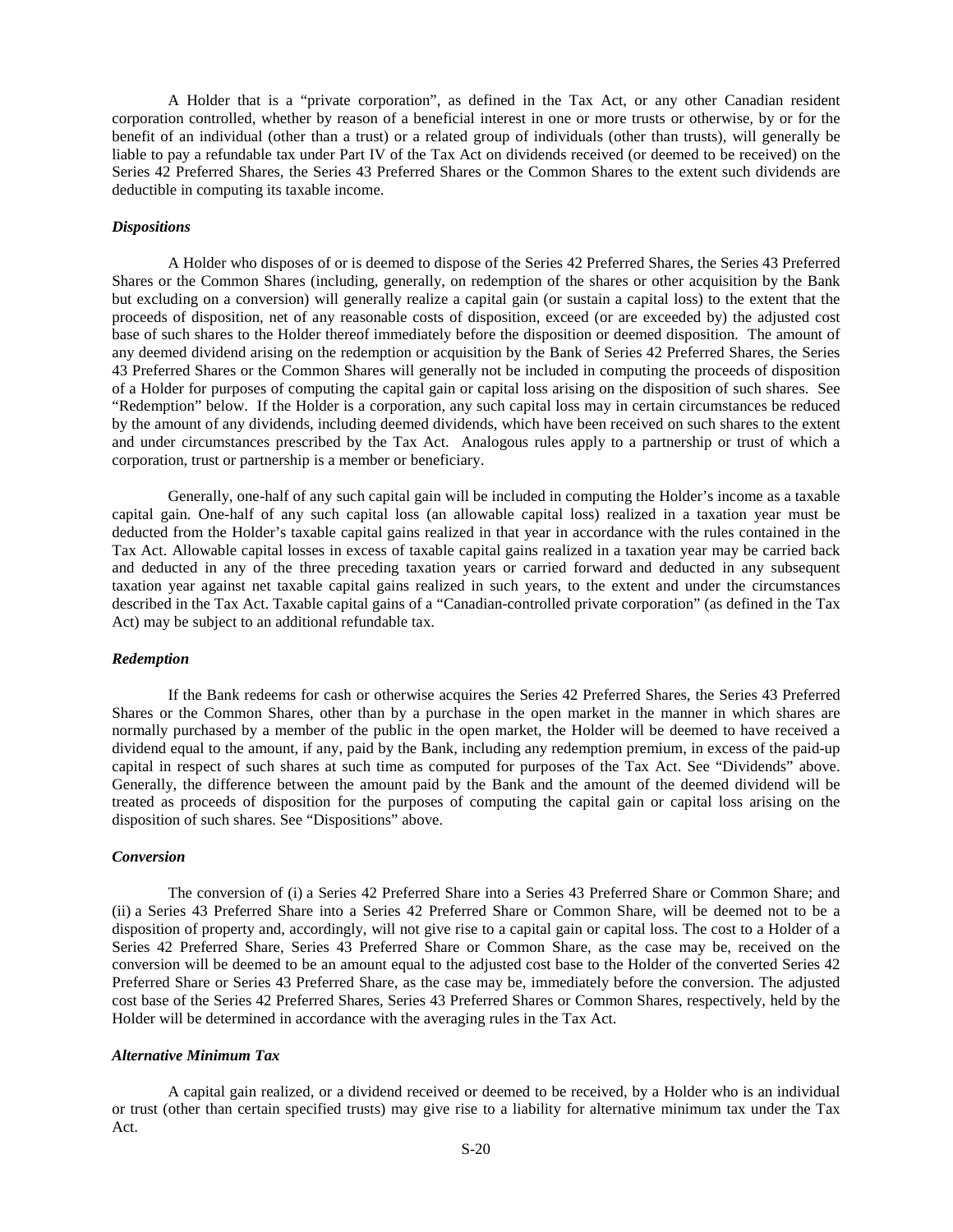#### <span id="page-20-0"></span>**Use of Proceeds**

The net proceeds to the Bank from the sale of the Series 42 Preferred Shares, after deducting the estimated expenses of the issue and the underwriting fee (assuming no Series 42 Preferred Shares are sold to certain institutions) will amount to \$290,650,000. Such net proceeds will be used for general corporate purposes and added to the Bank's capital base.

#### <span id="page-20-1"></span>**Market for Securities**

The Common Shares and the First Preferred Shares Series 30, 32, 34, 36, 38 and 40 are listed on the TSX under the symbols "NA", "NA.PR.S", "NA.PR.W", "NA.PR.X", "NA.PR.A", "NA.PR.C" and "NA.PR.E", respectively.

#### *Trading Price and Volume*

The following tables show the monthly price ranges and total monthly volumes of shares or notes traded on the TSX for each month in the twelve month period preceding this Prospectus Supplement.

# **Common Shares (NA)**

| <b>Month</b>                                      | <b>High</b> | Low     | <b>Total Volume</b> |
|---------------------------------------------------|-------------|---------|---------------------|
| June 1, 2018                                      | \$61.90     | \$60.87 | 1,185,302           |
| May 2018                                          | \$63.69     | \$60.92 | 22,326,325          |
| April 2018                                        | \$61.82     | \$58.58 | 20,285,432          |
| March 2018                                        | \$64.06     | \$60.03 | 26,942,675          |
| February 2018                                     | \$64.33     | \$59.53 | 21,263,639          |
| January 2018                                      | \$65.68     | \$62.19 | 18,444,402          |
| December 2017                                     | \$64.39     | \$62.10 | 20,304,116          |
| November 2017                                     | \$64.14     | \$62.12 | 17,523,036          |
| October 2017                                      | \$62.94     | \$60.13 | 20,120,757          |
| September 2017                                    | \$60.50     | \$56.31 | 24,719,416          |
| August 2017                                       | \$57.71     | \$54.58 | 17,926,968          |
| <b>July 2017</b>                                  | \$56.88     | \$54.45 | 14,926,572          |
| June 2017                                         | \$55.24     | \$53.16 | 24,411,625          |
| <b>First Preferred Shares Series 30 (NA.PR.S)</b> |             |         |                     |
| <b>Month</b>                                      | <b>High</b> | Low     | <b>Total Volume</b> |
| June 1, 2018                                      | \$23.22     | \$23.04 | 7,716               |
| May 2018                                          | \$24.07     | \$23.07 | 145,056             |
| April 2018                                        | \$23.30     | \$22.81 | 165,373             |
| March 2018                                        | \$23.73     | \$23.24 | 269,817             |
| February 2018                                     | \$23.82     | \$23.20 | 210,114             |
| January 2018                                      | \$24.41     | \$23.37 | 176,765             |
| December 2017                                     | \$23.75     | \$22.88 | 173,369             |
| November 2017                                     | \$24.04     | \$23.57 | 126,724             |
| October 2017                                      | \$24.05     | \$22.75 | 244,416             |
| September 2017                                    | \$22.73     | \$22.23 | 331,105             |
| August 2017                                       | \$22.74     | \$21.90 | 667,477             |
| <b>July 2017</b>                                  |             |         |                     |
|                                                   | \$22.73     | \$22.05 | 248,427             |

# **First Preferred Shares Series 32 (NA.PR.W)**

| Month        | High    | Low     | <b>Total Volume</b> |
|--------------|---------|---------|---------------------|
| June 1, 2018 | \$22.86 | \$22.71 | 33.241              |
| May 2018     | \$23.70 | \$22.65 | 355,987             |
| April 2018   | \$22.93 | \$22.27 | 105,480             |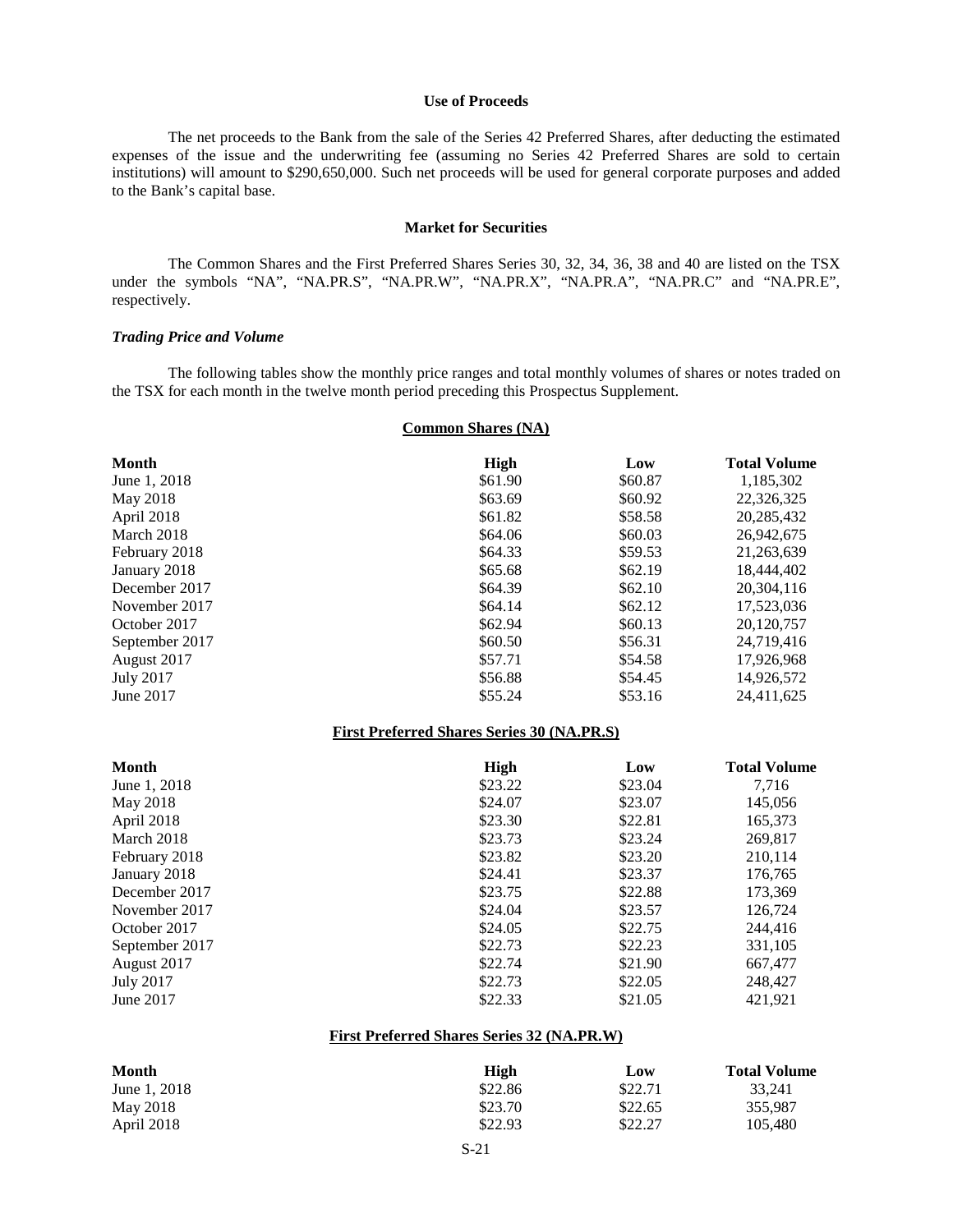| <b>Month</b>     | <b>High</b>                                         | Low     | <b>Total Volume</b> |
|------------------|-----------------------------------------------------|---------|---------------------|
| March 2018       | \$23.35                                             | \$22.81 | 134,170             |
| February 2018    | \$23.39                                             | \$22.74 | 227,605             |
| January 2018     | \$24.00                                             | \$22.95 | 375,327             |
| December 2017    | \$23.40                                             | \$22.16 | 173,704             |
| November 2017    | \$23.00                                             | \$22.56 | 107,412             |
| October 2017     | \$23.28                                             | \$21.85 | 424,111             |
| September 2017   | \$21.94                                             | \$21.49 | 420,842             |
| August 2017      | \$22.05                                             | \$20.90 | 277,225             |
| <b>July 2017</b> | \$22.04                                             | \$21.38 | 447,471             |
| June 2017        | \$21.71                                             | \$20.20 | 277,035             |
|                  | <b>First Preferred Shares Series 34 (NA.PR.X)</b>   |         |                     |
| <b>Month</b>     | <b>High</b>                                         | Low     | <b>Total Volume</b> |
| June 1, 2018     | \$26.34                                             | \$26.25 | 1,232               |
| May 2018         | \$26.50                                             | \$26.13 | 496,605             |
| April 2018       | \$26.53                                             | \$26.08 | 269,616             |
| March 2018       | \$26.55                                             | \$26.25 | 204,734             |
| February 2018    | \$26.73                                             | \$26.10 | 123,614             |
| January 2018     | \$27.15                                             | \$26.38 | 201,247             |
| December 2017    | \$27.10                                             | \$26.36 | 104,140             |
| November 2017    | \$26.95                                             | \$26.54 | 260,538             |
| October 2017     | \$26.92                                             | \$26.38 | 270,447             |
| September 2017   | \$26.80                                             | \$26.57 | 107,076             |
| August 2017      | \$26.78                                             | \$26.45 | 466,935             |
| <b>July 2017</b> | \$27.10                                             | \$26.58 | 297,895             |
| June 2017        | \$27.14                                             | \$26.55 | 187,374             |
|                  | <b>First Preferred Shares Series 36 (NA.PR.A)</b>   |         |                     |
| <b>Month</b>     | High                                                | Low     | <b>Total Volume</b> |
| June 1, 2018     | \$26.18                                             | \$26.09 | 4,300               |
| May 2018         | \$26.48                                             | \$26.03 | 394,616             |
| April 2018       | \$26.35                                             | \$25.94 | 161,649             |
| March 2018       | \$26.37                                             | \$26.10 | 317,199             |
| February 2018    | \$26.64                                             | \$26.03 | 474,387             |
| January 2018     | \$26.92                                             | \$26.26 | 87,519              |
| December 2017    | \$26.89                                             | \$26.50 | 542,710             |
| November 2017    | \$26.92                                             | \$26.50 | 703,876             |
| October 2017     | \$26.60                                             | \$26.12 | 324,144             |
| September 2017   | \$26.48                                             | \$26.20 | 368,212             |
| August 2017      | \$26.56                                             | \$26.15 | 230,258             |
| <b>July 2017</b> | \$26.90                                             | \$26.30 | 224,067             |
| June 2017        | \$27.10                                             | \$26.39 | 314,936             |
|                  | <b>First Preferred Shares Series 38 (NA, PR, C)</b> |         |                     |
| <b>Month</b>     | <b>High</b>                                         | Low     | <b>Total Volume</b> |
| June 1, 2018     | \$25.02                                             | \$24.95 | 9,600               |
| May 2018         | \$25.62                                             | \$25.00 | 282,287             |
| April 2018       | \$25.30                                             | \$24.82 | 205,403             |
| March 2018       | \$25.26                                             | \$24.85 | 578,674             |
| February 2018    | \$25.40                                             | \$24.56 | 300,610             |
| January 2018     | \$25.94                                             | \$25.11 | 288,925             |
| December 2017    | \$25.96                                             | \$25.25 | 145,522             |
| November 2017    | \$26.05                                             | \$25.42 | 354,012             |

October 2017 **\$25.85** \$25.23 574,934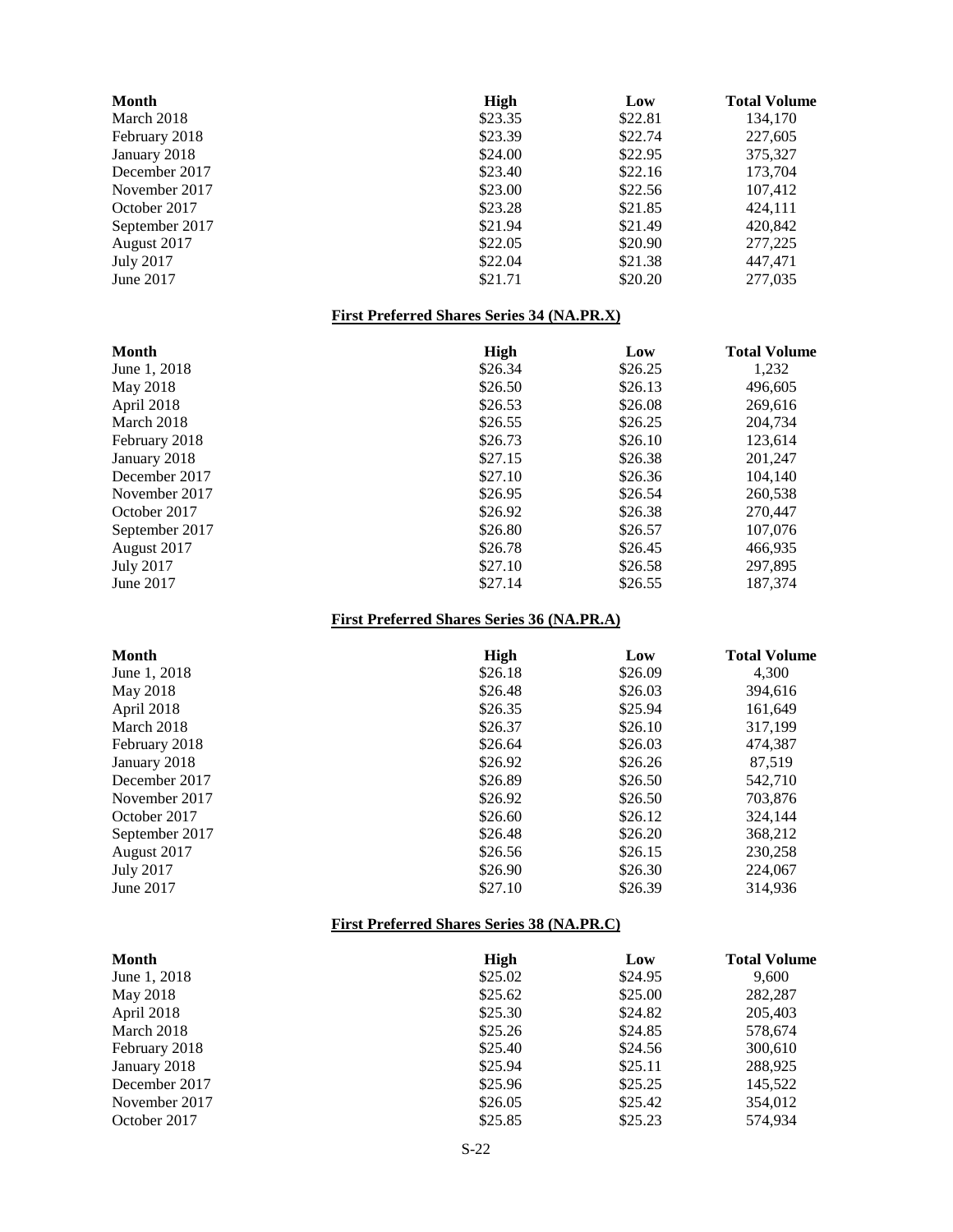| Month          | High    | Low     | <b>Total Volume</b> |
|----------------|---------|---------|---------------------|
| September 2017 | \$25.55 | \$25.17 | 865.914             |
| August 2017    | \$25.35 | \$24.94 | 246,774             |
| July 2017      | \$25.20 | \$24.94 | 767,237             |
| June 2017      | \$24.99 | \$24.78 | 2.712.560           |

#### **First Preferred Shares Series 40 (NA.PR.E)**

| <b>Month</b>     | High    | Low     | <b>Total Volume</b> |
|------------------|---------|---------|---------------------|
| June 1, 2018     | \$24.00 | \$23.73 | 4,185               |
| May 2018         | \$24.65 | \$23.70 | 493,528             |
| April 2018       | \$24.80 | \$24.20 | 600,170             |
| March 2018       | \$24.80 | \$24.32 | 596,502             |
| February 2018    | \$24.85 | \$24.41 | 945,335             |
| January 2018     | \$24.90 | \$24.72 | 1,236,619           |
| December 2017    | n/a     | n/a     | n/a                 |
| November 2017    | n/a     | n/a     | n/a                 |
| October 2017     | n/a     | n/a     | n/a                 |
| September 2017   | n/a     | n/a     | n/a                 |
| August 2017      | n/a     | n/a     | n/a                 |
| <b>July 2017</b> | n/a     | n/a     | n/a                 |
| June 2017        | n/a     | n/a     | n/a                 |

#### <span id="page-22-0"></span>**Transfer Agent and Registrar**

Computershare Trust Company of Canada, at its principal offices in the cities of Vancouver, Calgary, Toronto and Montréal, will be the transfer agent and registrar for the Series 42 Preferred Shares and the Series 43 Preferred Shares.

#### <span id="page-22-1"></span>**Risk Factors**

An investment in Series 42 Preferred Shares is subject to certain risks.

The value of Series 42 Preferred Shares and the Series 43 Preferred Shares, respectively, will be affected by the general credit worthiness of the Bank. We refer you to the risks described in the Accompanying Prospectus and the documents incorporated by reference in this Prospectus Supplement (including subsequently filed documents incorporated by reference), including under the section entitled "Management's Discussion and Analysis" contained in the Bank's 2017 Annual Report and in the Q2 2018 MD&A. This analysis discusses, among other things, known material trends and events, and risks or uncertainties that are reasonably expected to have a material effect on the Bank's business, financial condition or results of operations.

Real or anticipated changes in credit ratings on the Series 42 Preferred Shares or the Series 43 Preferred Shares, if any, may affect the market value of the Series 42 Preferred Shares and the Series 43 Preferred Shares, respectively. In addition, real or anticipated changes in credit ratings can affect the cost at which the Bank can transact or obtain funding, and thereby affect the Bank's liquidity, business, financial condition or results of operations.

The Series 42 Preferred Shares and the Series 43 Preferred Shares are non-cumulative and dividends are payable at the discretion of the Board of Directors. Reference is made to "Earnings Coverage Ratios", which is relevant to an assessment of the risk that the Bank will be unable to pay dividends on the Series 42 Preferred Shares or the Series 43 Preferred Shares.

Prevailing yields on similar securities will affect the market value of the Series 42 Preferred Shares and the Series 43 Preferred Shares. Assuming all other factors remain unchanged, the market value of the Series 42 Preferred Shares and the Series 43 Preferred Shares will decline as prevailing yields for similar securities rise, and will increase as prevailing yields for similar securities decline. Spreads over the Government of Canada Yield, T-Bill Rate and comparable benchmark rates of interest for similar securities will also affect the market value of the Series 42 Preferred Shares and the Series 43 Preferred Shares in an analogous manner.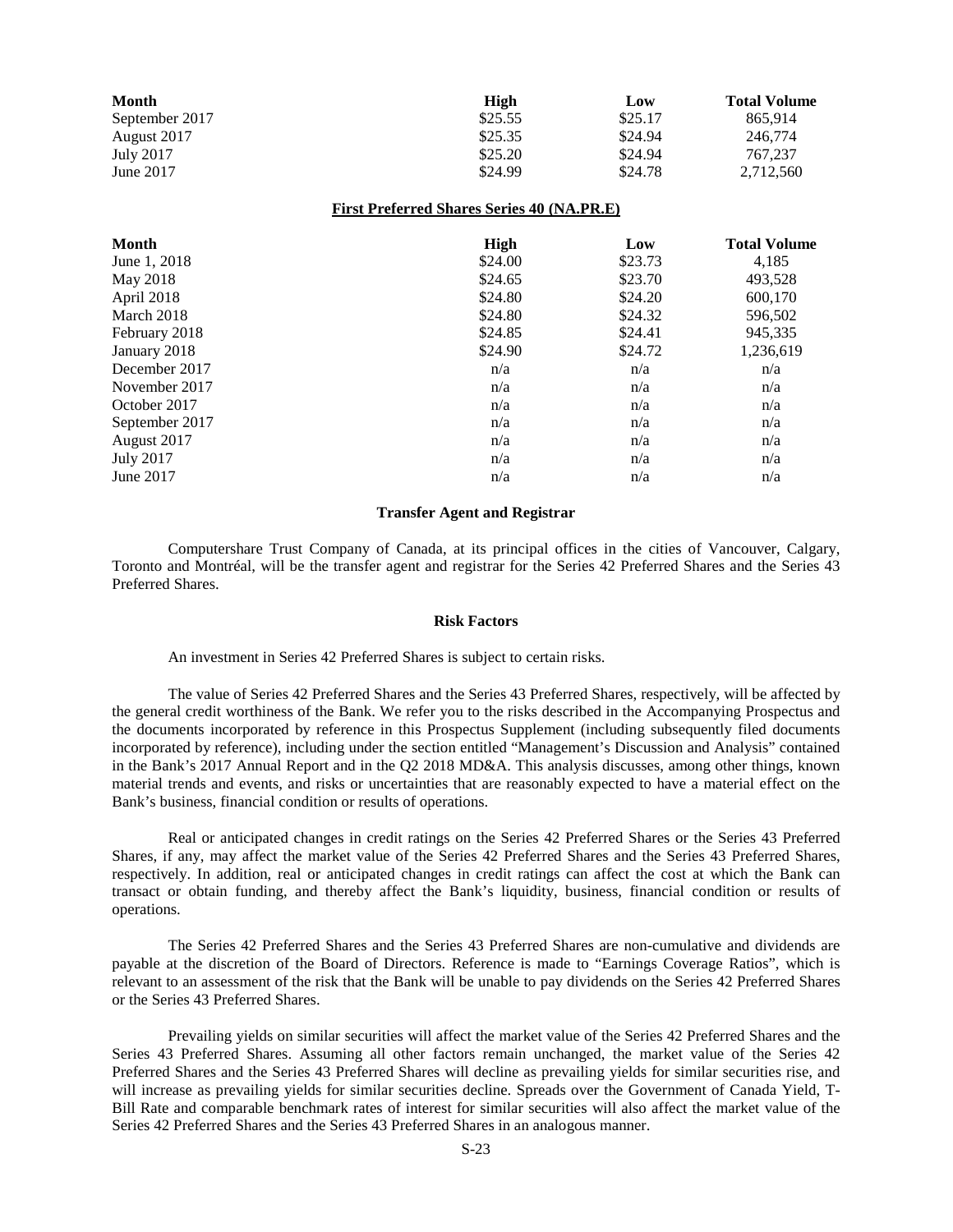The redemption or purchase by the Bank of the Series 42 Preferred Shares and the Series 43 Preferred Shares is subject to the consent of the Superintendent and other restrictions contained in the Bank Act. Reference is made to "Bank Act Restrictions and Restrictions on Payment of Dividends" of the Accompanying Prospectus.

Neither the Series 42 Preferred Shares nor the Series 43 Preferred Shares have a fixed maturity date and are not redeemable at the option of the holders of Series 42 Preferred Shares or Series 43 Preferred Shares, as applicable. The ability of a holder to liquidate its holdings of Series 42 Preferred Shares or Series 43 Preferred Shares, as applicable, may be limited.

The dividend rate in respect of the Series 42 Preferred Shares and the Series 43 Preferred Shares will reset every five years and quarterly, respectively. In each case, the new dividend rate is unlikely to be the same as, and may be lower than, the dividend rate for the applicable preceding dividend period.

An investment in the Series 42 Preferred Shares, or in the Series 43 Preferred Shares, as the case may be, may become an investment in Series 43 Preferred Shares, or in Series 42 Preferred Shares, respectively, without the consent of the holder in the event of an automatic conversion in the circumstances described under "Certain Provisions of the Series 42 Preferred Shares as a Series - Conversion of Series 42 Preferred Shares into Series 43 Preferred Shares" and "Certain Provisions of the Series 43 Preferred Shares as a Series - Conversion of Series 43 Preferred Shares into Series 42 Preferred Shares" above. Upon the automatic conversion of the Series 42 Preferred Shares into Series 43 Preferred Shares, the dividend rate on the Series 43 Preferred Shares will be a floating rate that is adjusted quarterly by reference to the T-Bill Rate which may vary from time to time while, upon the automatic conversion of the Series 43 Preferred Shares into Series 42 Preferred Shares, the dividend rate on the Series 42 Preferred Shares will be, for each five-year period, a fixed rate that is determined by reference to the Government of Canada Yield on the  $30<sup>th</sup>$  day prior to the first day of each such five-year period.

Stock market volatility may affect the market price of the Series 42 Preferred Shares and the Series 43 Preferred Shares for reasons unrelated to the Bank's performance. Also, the financial markets are generally characterized by extensive interconnections among financial institutions. As such, defaults by other financial institutions in Canada, the United States or other countries could adversely affect the Bank and the market price of the Series 42 Preferred Shares or the Series 43 Preferred Shares. Additionally, the respective value of the Series 42 Preferred Shares and the Series 43 Preferred Shares is subject to market value fluctuations based upon factors which influence the Bank's operations, such as legislation or regulatory developments, competition, technological change and global capital market activity.

There can be no assurance that an active trading market will develop for the Series 42 Preferred Shares after the offering or for the Series 43 Preferred Shares following the issuance of any of those shares, or if developed, that such a market will be sustained at the offering price of the Series 42 Preferred Shares or the issue price of the Series 43 Preferred Shares.

Upon the occurrence of a Trigger Event and a NVCC Automatic Conversion, there is no certainty of the value of the Common Shares to be received by the holders of the Series 42 Preferred Shares or the Series 43 Preferred Shares and the value of such Common Shares could be significantly less than the issue price or face value of the Series 42 Preferred Shares or the Series 43 Preferred Shares, as applicable. A Trigger Event may involve a subjective determination by OSFI that is outside the control of the Bank. A Trigger Event will also occur if a federal or provincial government in Canada publicly announces that the Bank has accepted or agreed to accept a capital injection, or equivalent support, from the federal government or any provincial government or political subdivision or agent or agency thereof without which the Bank would have been determined by the Superintendent to be nonviable. If a NVCC Automatic Conversion occurs, then the interest of depositors, other creditors of the Bank, and holders of Bank securities which are not contingent instruments will all rank in priority to the holders of contingent instruments, including the Series 42 Preferred Shares and the Series 43 Preferred Shares. Upon a NVCC Automatic Conversion, the rights, terms and conditions of the Series 42 Preferred Shares and the Series 43 Preferred Shares, including with respect to priority and rights on liquidation, will no longer be relevant as all such shares will have been converted on a full and permanent basis without the consent of the holders thereof into Common Shares ranking on parity with all other outstanding Common Shares. Given the nature of the Trigger Event, a holder of Series 42 Preferred Shares or the Series 43 Preferred Shares will become a holder of Common Shares at a time when the Bank's financial condition has deteriorated. The Series 42 Preferred Shares rank and the Series 43 Preferred Shares will, if issued, rank, equally with other First Preferred Shares of the Bank in the event of an insolvency or winding-up of the Bank where a NVCC Automatic Conversion has not occurred. If the Bank becomes insolvent or is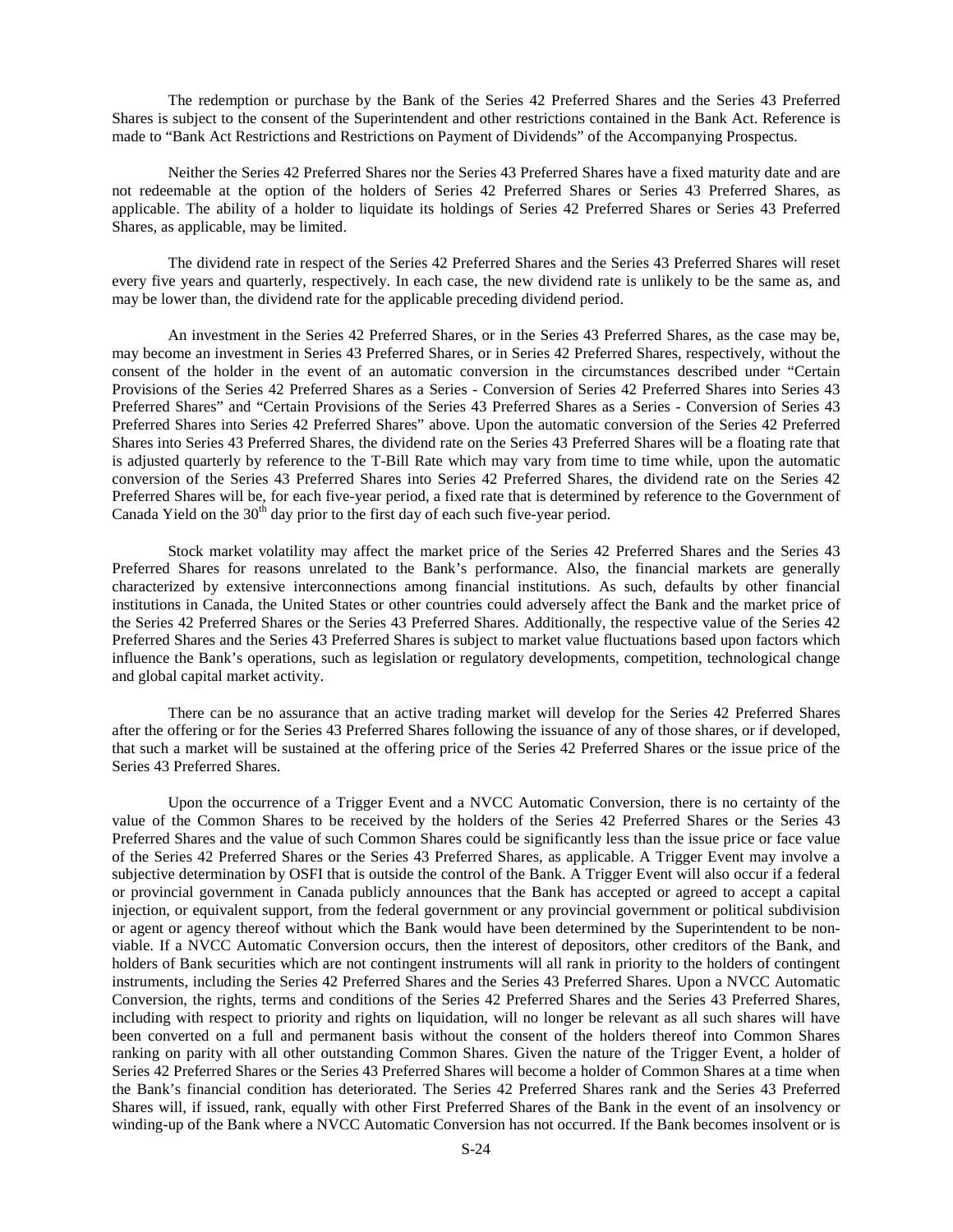wound-up where a NVCC Automatic Conversion has not occurred, the Bank's assets must be used to pay deposit liabilities and other debt, including subordinated debt, before payments may be made on the Series 42 Preferred Shares or the Series 43 Preferred Shares. If a NVCC Automatic Conversion has occurred, the ranking of the Series 42 Preferred Shares and Series 43 Preferred Shares will not be relevant since all Series 42 Preferred Shares and Series 43 Preferred Shares will be converted into Common Shares which will rank on a parity with all other Common Shares of the Bank.

OSFI has stated that the Superintendent will consult with the Canada Deposit Insurance Corporation ("CDIC"), the Bank of Canada, the Department of Finance and the Financial Consumer Agency of Canada prior to making a determination as to the non-viability of a financial institution. The conversion of contingent instruments alone may not be sufficient to restore an institution to viability and other public sector interventions, including liquidity assistance, could be required along with the conversion of contingent instruments to maintain an institution as a going concern.

In assessing whether the Bank has ceased, or is about to cease, to be viable and that, after the conversion of all contingent instruments, it is reasonably likely that the viability of the Bank will be restored or maintained, OSFI has stated that the Superintendent will consider, in consultation with the authorities referred to above, all relevant facts and circumstances. Those facts and circumstances could include, in addition to other public sector interventions, a consideration of whether, among other things:

- (a) the assets of the Bank are, in the opinion of the Superintendent, sufficient to provide adequate protection to the Bank's depositors and creditors;
- (b) the Bank has lost the confidence of depositors or other creditors and the public (for example, ongoing increased difficulty in obtaining or rolling over short-term funding);
- (c) the Bank's regulatory capital has, in the opinion of the Superintendent, reached a level, or is eroding in a manner, that may detrimentally affect its depositors and creditors;
- (d) the Bank has failed to pay any liability that has become due and payable or, in the opinion of the Superintendent, the Bank will not be able to pay its liabilities as they become due and payable;
- (e) the Bank has failed to comply with an order of the Superintendent to increase its capital;
- (f) in the opinion of the Superintendent, any other state of affairs exists in respect of the Bank that may be materially prejudicial to the interests of the Bank's depositors or creditors or the owners of any assets under the Bank's administration; and
- (g) the Bank is unable to recapitalize on its own through the issuance of Common Shares or other forms of regulatory capital (for example, no suitable investor or group of investors exists that is willing or capable of investing in sufficient quantity and on terms that will restore the Bank's viability, nor is there any reasonable prospect of such an investor emerging in the near-term in the absence of conversion of contingent instruments).

If a NVCC Automatic Conversion occurs, then the interests of depositors, other creditors of the Bank, and holders of the Bank's securities which are not contingent instruments will all rank in priority to the holders of contingent instruments, including the Series 42 Preferred Shares and the Series 43 Preferred Shares. Canadian authorities retain full discretion to choose not to trigger non-viable contingent capital notwithstanding a determination by the Superintendent that the Bank has ceased, or is about to cease, to be viable. Under such circumstances, the holders of the Series 42 Preferred Shares and the Series 43 Preferred Shares could be exposed to losses through the use of other resolution tools or in liquidation.

The number of Common Shares to be received for each Series 42 Preferred Share and each Series 43 Preferred Share upon a NVCC Automatic Conversion is calculated by reference to the prevailing market price of Common Shares immediately prior to a Trigger Event, subject to the floor price. See "Details of the Offering — Provisions Common to the Series 42 Preferred Shares and the Series 43 Preferred Shares — Conversion of Series 42 Preferred Shares and of Series 43 Preferred Shares Upon Occurrence of Non-Viable Contingent Capital Trigger Event". If there is a NVCC Automatic Conversion at a time when the market price of the Common Shares is below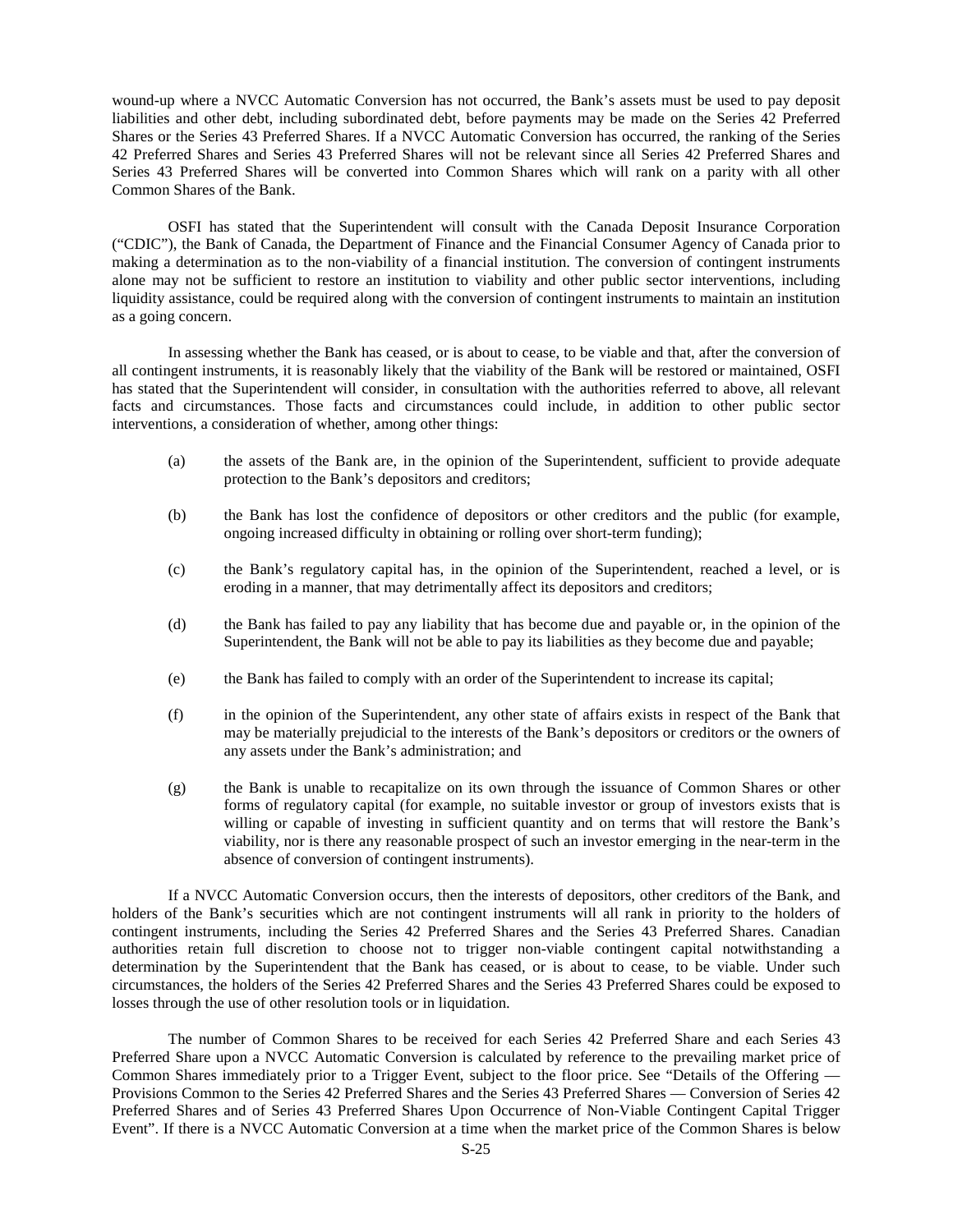the floor price, investors will receive Common Shares with an aggregate market price less than the Share Value. Investors may also receive Common Shares with an aggregate market price less than the prevailing market price of the Series 42 Preferred Shares or the Series 43 Preferred Shares being converted if such shares are trading at a price above the Share Value.

The Bank is expected to have outstanding from time to time other preferred shares and subordinated debt that will automatically convert into Common Shares upon a Trigger Event. In the case of such subordinated debt, the number of Common Shares to be received on conversion will be calculated by reference to the principal amount of such debt, together with accrued and unpaid interest and, in order to take into account the hierarchy of claims in a liquidation, holders of subordinated debt are expected to receive economic entitlements which are more favourable than preferred shareholders. Subordinated debt that is convertible into Common Shares upon a Trigger Event will likely use, and other preferred shares that are convertible into Common Shares upon a Trigger Event may also use, a lower effective floor price (for example, using a different multiple) than that applicable to the Series 42 Preferred Shares and Series 43 Preferred Shares to determine the maximum number of Common Shares to be issued to holders of such instruments upon a NVCC Automatic Conversion. Accordingly, holders of Series 42 Preferred Shares and Series 43 Preferred Shares will receive Common Shares pursuant to a NVCC Automatic Conversion at a time when subordinated debt is converted into Common Shares at a conversion rate that is more favourable to the holder of such instruments and other preferred shares are converted into Common Shares at a conversion rate that may be more favourable to the holder of such instruments, in each case, than the rate applicable to the Series 42 Preferred Shares and Series 43 Preferred Shares, thereby causing substantial dilution to holders of Common Shares and the holders of Series 42 Preferred Shares and Series 43 Preferred Shares, who will become holders of Common Shares upon the Trigger Event.

No assurance can be given as to the impact of any possible judicial decision or change to the laws of the Province of Québec and the federal laws of Canada applicable therein or administrative practice after the date of this Prospectus Supplement and before the date on which the Preferred Shares are issued. Any such change could materially adversely impact the value of any Preferred Shares affected by it. Such changes in law may include, but are not limited to, the introduction of the "bail-in" regime and regulations described below, which may affect the rights of holders of securities issued by the Bank, including the Series 42 Preferred Shares and the Series 43 Preferred Shares.

The CDIC, Canada's resolution authority, was granted additional powers in 2009 to transfer certain assets and liabilities of a bank to a newly created "bridge bank" for such consideration as it determines in the event of a bank getting into distress, presumably to facilitate a sale of the bank to another financial institution as a going concern. Upon exercise of such power, any remaining assets and liabilities would remain with the "bad bank" which would then be wound up. As such, in this scenario, any securities of the Bank, including Series 42 Preferred Shares, Series 43 Preferred Shares and Common Shares into which such shares may be converted upon the occurrence of a Trigger Event, that remain with the "bad bank" would be effectively written off, subject to only partial repayment, devalued or otherwise become worthless, in the ensuing winding-up**.**

On April 18, 2018, the Government of Canada published regulations under the CDIC Act and the Bank Act providing the final details of conversion, issuance and compensation regimes for bail-in instruments issued by domestic systemically important banks, including the Bank (collectively, the "Bail-In Regulations"). Pursuant to the CDIC Act, in circumstances where the Superintendent has determined that the Bank has ceased, or is about to cease, to be viable, the Governor in Council may, upon a recommendation of the Minister of Finance that he or she is of the opinion that it is in the public interest to do so, grant an order directing the CDIC to convert all or a portion of certain shares and liabilities of the Bank into Common Shares of the Bank (a "Bail-In Conversion").

The Bail-in Regulations governing the conversion and issuance of bail-in instruments will come into force on September 23, 2018, and those governing compensation for holders of converted instruments came into force on March 27, 2018.

Any shares and liabilities issued before the date the Bail-In Regulations come into force will not be subject to a Bail-In Conversion, unless, in the case of a liability, the terms of such liability are, on or after that day, amended to increase its principal amount or to extend its term to maturity and the liability, as amended, meets the requirements to be subject to a Bail-In Conversion.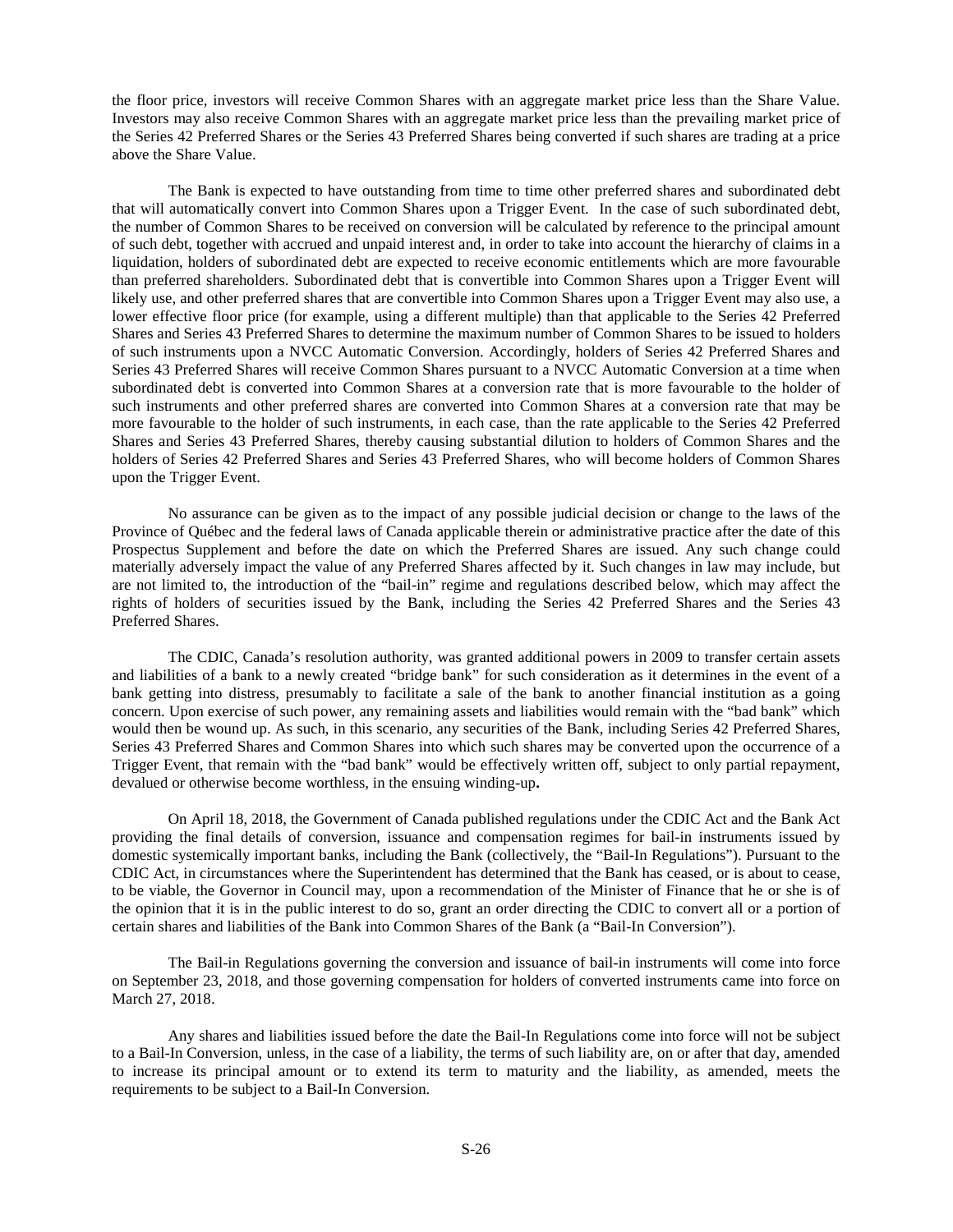In conjunction with the publication of the Bail-In Regulations, OSFI also published its final Total Loss Absorbing Capacity (TLAC) Guideline (which will come into effect on September 23, 2018), as well as revisions to its Capital Adequacy Requirements (CAR) Guideline. The TLAC Guideline requires Domestic Systemically Important Banks in Canada ("D-SIBs"), including the Bank, to maintain sufficient loss absorbing capacity to support their recapitalization in the unlikely event of a failure so that they can remain open and operating without requiring public funds or threatening financial stability. As provided for in the Bank Act, the Superintendent is expected to issue orders setting the minimum TLAC levels applicable to each D-SIB in a near future. D-SIBs must fully meet their minimum TLAC requirements by November 1, 2021 and public disclosure and regulatory reporting relating to TLAC will commence in the fiscal quarter commencing on November 1, 2018. The revisions to the CAR Guideline implement the prudential treatment for holdings of Other TLAC Instruments (as defined in the TLAC Guideline), and applies to all DSIBs effective the first fiscal quarter of 2019.

# <span id="page-26-0"></span>**Legal Matters**

Legal matters in connection with the issue and sale of the Series 42 Preferred Shares will be passed upon, on behalf of the Bank, by McCarthy Tétrault LLP and, on behalf of the Underwriters, by Torys LLP. The partners, associates and counsel of each of McCarthy Tétrault LLP and Torys LLP beneficially own, directly or indirectly, less than 1% of the issued and outstanding securities of the Bank or of any associate or affiliate of the Bank.

#### <span id="page-26-1"></span>**Statutory Rights of Withdrawal and Rescission**

Securities legislation in certain of the provinces of Canada provides purchasers with the right to withdraw from an agreement to purchase securities. This right may be exercised within two business days after receipt or deemed receipt of a prospectus and any amendment. In several of the provinces, the securities legislation further provides a purchaser with remedies for rescission or, in some jurisdictions, revisions of the price or damages if the prospectus and any amendment contains a misrepresentation or is not delivered to the purchaser, provided that such remedies for rescission, revisions of the price or damages are exercised by the purchaser within the time limit prescribed by the securities legislation of the purchaser's province. The purchaser should refer to any applicable provisions of the securities legislation of the purchaser's province for the particulars of these rights or consult with a legal adviser.